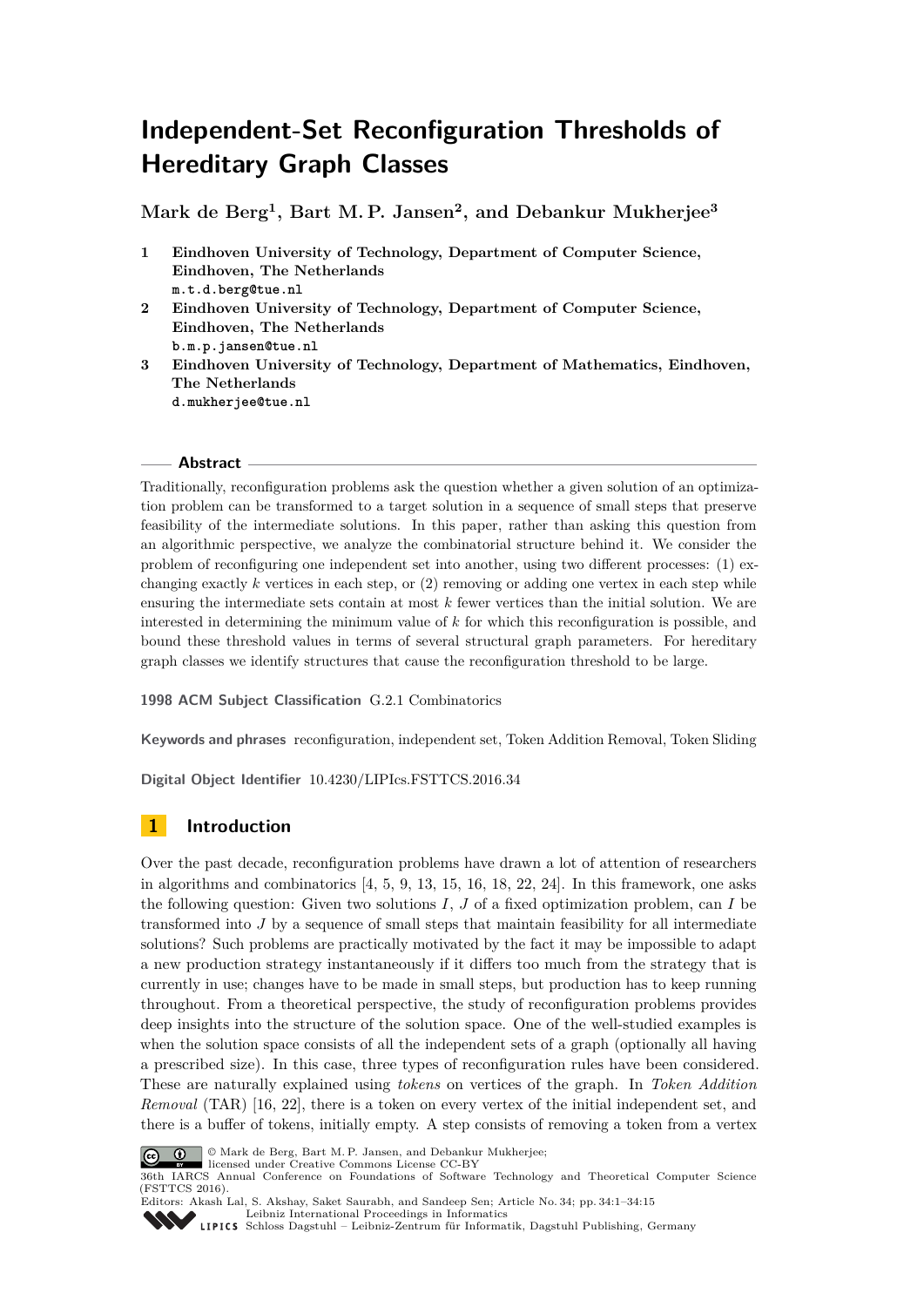<span id="page-1-0"></span>

**(a)** A pumpkin of size 18. **(b)** A graph of treewidth two with a complete binary tree *T* of depth two as a bipartite topological double minor.

**Figure 1** The bipartite structures responsible for large MTJ and TAR reconfiguration thresholds, respectively. A *pumpkin* consists of odd-length vertex-disjoint paths between two vertices. The special form of topological *minor* represents each vertex of the tree *T* by an edge or even cycle in *G*, and each edge of *T* by two odd-length paths connecting vertices in opposite partite sets in *G*.

and placing it in the buffer, or placing a buffer token onto a vertex of the graph. The set of vertices with tokens must form an independent set at all times, and the goal is to move the tokens from the initial to the target independent set while ensuring the buffer size never exceeds a given threshold. In *Token Sliding* (TS) [\[18,](#page-14-0) [15\]](#page-13-4), a step consists of replacing one vertex *v* in the independent set by a neighbor of *v* (the token slides along an edge). In *Token Jumping* (TJ) [\[18\]](#page-14-0) a step also consists of replacing a single vertex, but the newly added vertex need not have any neighboring relation with the replaced vertex (the token jumps). Token jumping reconfiguration is equivalent to TAR reconfiguration with a buffer of size one.

These models have been analyzed in detail in the recent literature on algorithms [\[4,](#page-13-0) [5,](#page-13-1) [9,](#page-13-2) [13,](#page-13-3) [14,](#page-13-6) [21\]](#page-14-4), complexity theory [\[15,](#page-13-4) [16,](#page-13-5) [18,](#page-14-0) [22\]](#page-14-1), combinatorics [\[6,](#page-13-7) [12\]](#page-13-8), and even statistical physics [\[17,](#page-14-5) [19,](#page-14-6) [23\]](#page-14-7). It is known that the reconfiguration problem under all the above three rules is PSPACE-complete for general graphs, perfect graphs, and planar graphs [\[15,](#page-13-4) [18,](#page-14-0) [16\]](#page-13-5). The TJ and TAR reconfiguration problems are PSPACE-complete even for bounded bandwidth graphs [\[24\]](#page-14-2). Further analyses on the complexity can be found in [\[4,](#page-13-0) [5,](#page-13-1) [9,](#page-13-2) [13,](#page-13-3) [21\]](#page-14-4). The constrained token-moving problems are related to pebbling games that have been studied in the literature, with applications to robot motion planning [\[1,](#page-13-9) [6,](#page-13-7) [12,](#page-13-8) [14\]](#page-13-6).

As mentioned, the goal in reconfiguring independent sets is to go from one given independent *I* to another one *J* by a sequence of small steps. In the TS and TJ models, a step involves moving a single token. This is ideal, but unfortunately reconfiguration is often impossible in the TS or TJ model. Reconfiguration in the TAR model is always possible if one makes the buffer size sufficiently large. However, a large buffer size is undesirable. We are interested in determining the minimum buffer size that is sufficient to ensure any independent set in a given graph *G* can be reconfigured to any target independent set of the same size. We call this minimum the TAR *reconfiguration threshold* (precise definitions in Section [2\)](#page-3-0). Our aim is to bound the threshold in terms of properties of the graph, and to identify the structures contained in hereditary graph classes that cause large thresholds. We also generalize the TJ model to *Multiple Token Jumping* (MTJ), where in each step a prescribed number of tokens may be moved simultaneously. In the MTJ model, the question becomes: What is the minimum number of simultaneously jumping tokens needed to ensure any reconfiguration is possible? This quantity is called the MTJ *reconfiguration threshold*.

**Our contribution.** We provide upper and lower bounds on the MTJ and TAR reconfiguration thresholds in terms of several graph parameters. Our bounds apply to the reconfiguration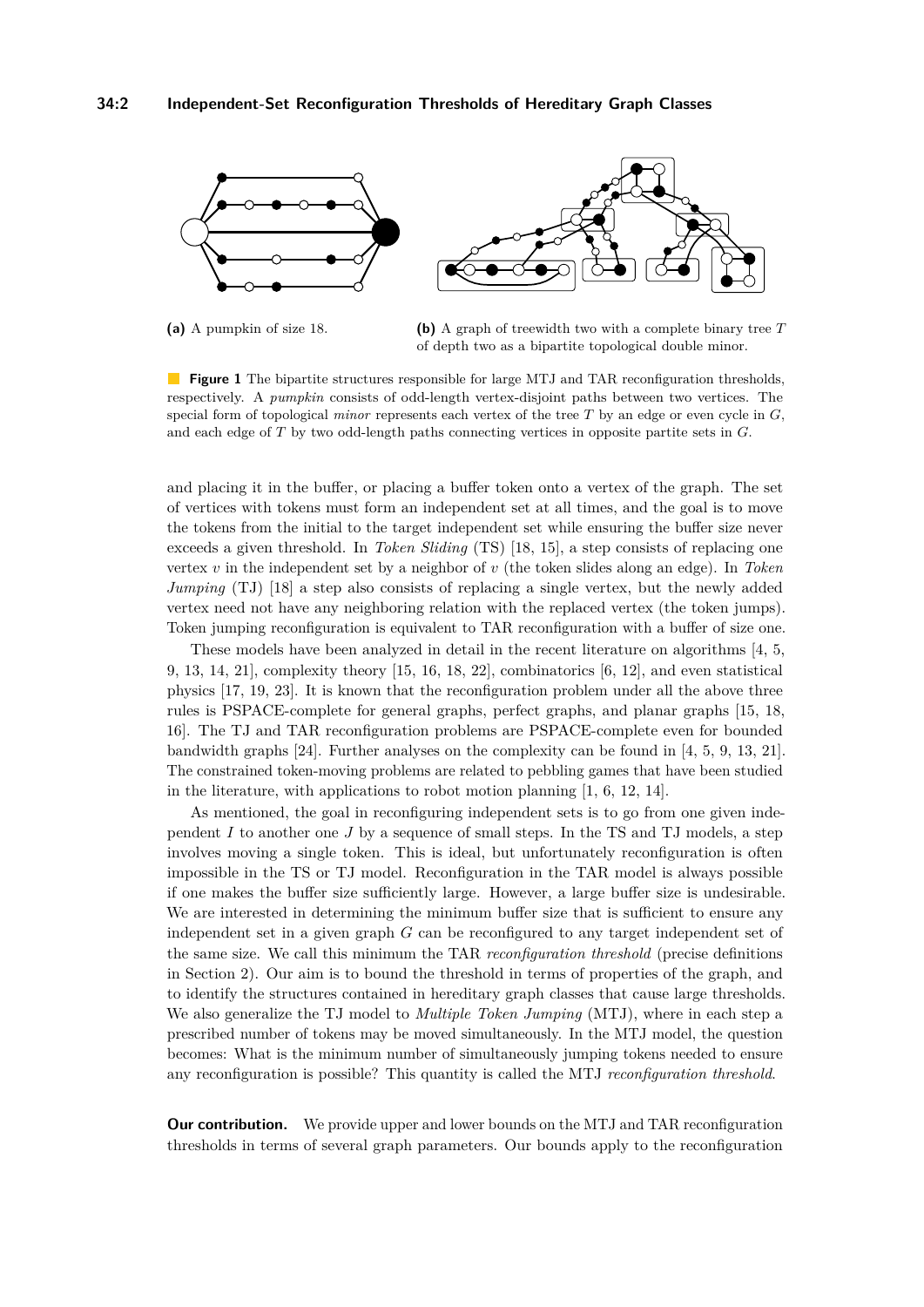thresholds of hereditary *graph classes*. The threshold of a graph class is the supremum of the threshold values of the graphs in that class: it is the smallest value *k* such that for any graph *G* in the class, any source independent set *I* in *G* can be reconfigured into any target independent set *J* using steps of size *k* (for MTJ) or a buffer of size *k* (for TAR).

The MTJ reconfiguration threshold of graphs that are structurally very simple, may nevertheless be very large. For example, an even cycle with 2*n* vertices can be partitioned into two independent sets *I* and *J* of size *n* each. Any MTJ reconfiguration of *I* into *J* requires a jump of *n* vertices, and this is trivially sufficient. Since a cycle has a feedback vertex set (FVS, see Section [2\)](#page-3-0) of size one, the MTJ threshold cannot be bounded in terms of the size of a minimum feedback vertex set. However, we prove that the threshold is upper-bounded by the size of a minimum vertex cover of *G*. Although this bound is tight in the worst case, there are many graph classes with a small MTJ threshold even though they require a large vertex cover. Trees for example have MTJ threshold at most one. We therefore introduce the notion of *pumpkin*, which consists of two nodes connected by at least two vertex-disjoint paths of odd length (Figure [1a\)](#page-1-0). The *size* of a pumpkin is its total number of vertices. We characterize the MTJ reconfiguration threshold of a hereditary graph class Π in terms of the size of the largest pumpkin it contains: the MTJ reconfiguration threshold is upper- and lower-bounded in terms of the largest pumpkin contained in a bipartite graph in Π.

TAR reconfiguration is more versatile than MTJ reconfiguration. In the concrete example of a 2*n*-cycle discussed above, its MTJ threshold is *n* while any pair of independent sets can be reconfigured in the TAR model using a buffer of size two. Moreover, we show that any graph that has a feedback vertex set of size *k* has TAR reconfiguration threshold at most  $k+1$ , and reconfiguring one side of the complete bipartite graph  $K_{n,n}$  to the other side shows that this is tight. Our main result concerning TAR reconfiguration states that the TAR reconfiguration threshold of any graph is upper-bounded by its pathwidth. Somewhat surprisingly, there are graphs of constant treewidth (treewidth 2 suffices) for which the TAR reconfiguration threshold is arbitrarily large. We also introduce the concept of *bipartite topological double minor* (BTD-minor), see Figure [1b,](#page-1-0) and show using an isoperimetric inequality that any hereditary graph class containing a graph having a complete binary tree of depth *d* as a BTD-minor, has TAR reconfiguration threshold  $\Omega(d)$ . We conjecture that the TAR reconfiguration threshold can also be upper-bounded in terms of the depth of the largest complete binary tree BTD-minor, but we have not been able to prove this (see Section [6\)](#page-12-0).

**Applications.** The MTJ and TAR reconfiguration thresholds play an important role in statistical physics and wireless communication networks. To understand the importance of the TAR reconfiguration threshold, consider the following process: In a graph *G*, nodes are trying to become *active* (transmit information) at some rate, independently of each other in a distributed manner. When a potential activation occurs at a node, it can only become active if none of its neighboring nodes are active at that moment (otherwise the transmissions would interfere). An active node deactivates at some rate independent of the other processes. At any point in time, the set of active nodes in this process forms an independent set of the graph. In statistical physics, this process is known as Glauber dynamics with *hard-core interaction*. This activity process on graphs has applications in various fields of study. Loosely speaking, when the activation rate is large, in the long run the above process always tries to stay in a maximum independent set. For graphs with more than one maximum independent set, it is interesting to study the time this process takes to reach a target independent set, starting from some specific independent set. This time depends crucially upon what we call the TAR reconfiguration threshold of the underlying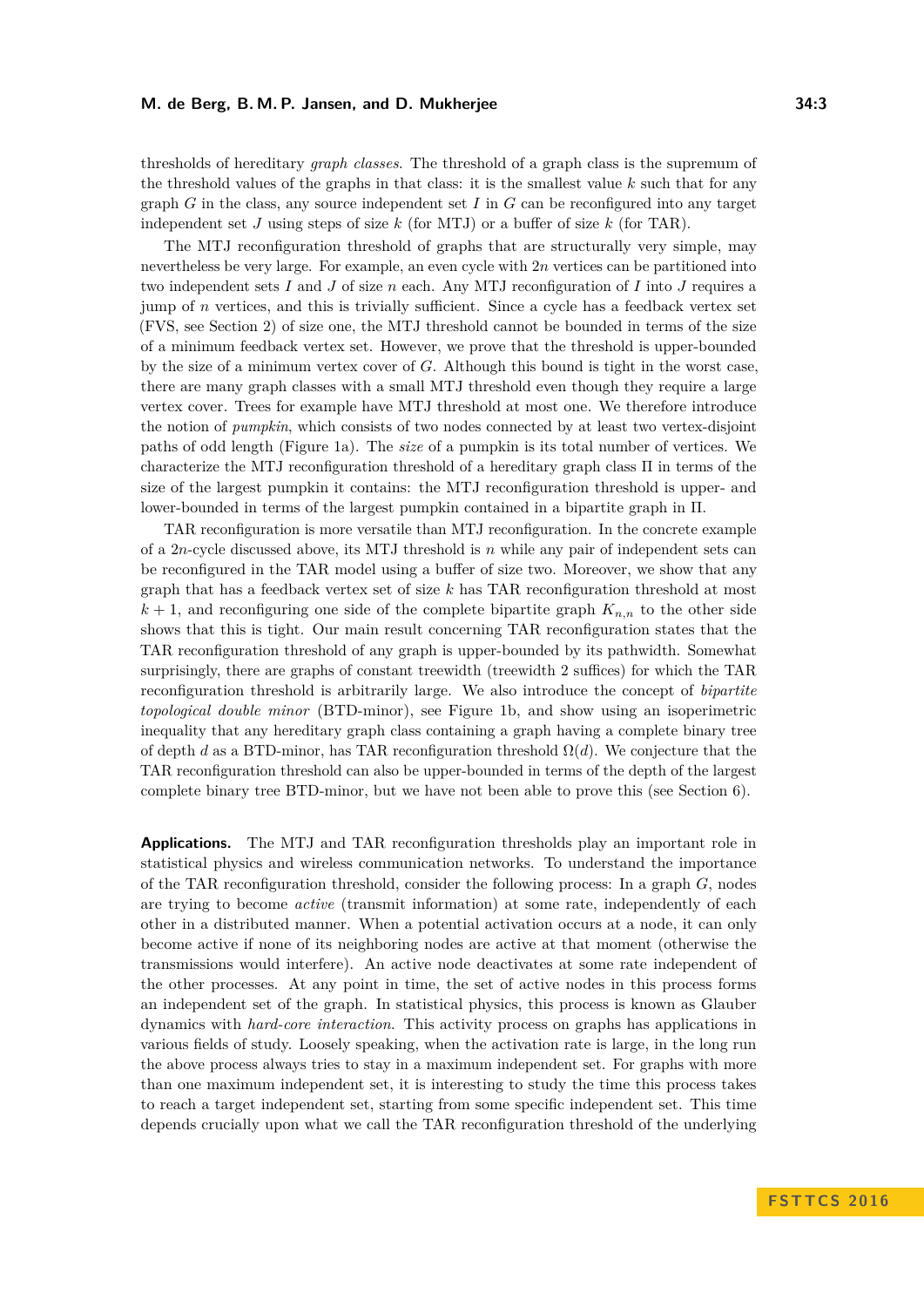## **34:4 Independent-Set Reconfiguration Thresholds of Hereditary Graph Classes**

graph [\[23\]](#page-14-7). In particular, the mixing time of the Glauber dynamics on a graph increases exponentially with its TAR reconfiguration threshold, and hence the Glauber dynamics on the graph is fast mixing if and only if the TAR reconfiguration threshold is small.

## <span id="page-3-0"></span>**2 Preliminaries**

In this section we give the most important graph-theoretic definitions. Notions not defined here can be found in standard textbooks [\[7,](#page-13-10) [10\]](#page-13-11). Due to space restriction, proofs of statements marked  $(\star)$  have been omitted; they can be found in the full version of the paper [\[8\]](#page-13-12).

A graph is a pair  $G = (V, E)$ , where *V* is the set of vertices, and *E* is the set of edges. We also use  $V(G)$  and  $E(G)$  to refer to the vertex and edge set of  $G$ , when convenient. All graphs we consider are finite, simple, and undirected. For  $U \subseteq V$  we denote by  $G - U$  the graph obtained from *G* by removing the vertices in *U* and their incident edges. A set  $U \subseteq V$ is an *independent set* of *G* if  $\{u, v\} \notin E$  for any  $u, v \in U$ . The *symmetric difference* of two sets *U* and *U*' is  $U \Delta U' := (U_1 \setminus U_2) \cup (U_2 \setminus U_1)$ . A set  $U \subseteq V$  is a *vertex cover* of *G* if every edge in *E* is incident with a vertex in *U*. The minimum cardinality of a vertex cover of *G* is denoted by  $\text{VC}(G)$ . A set  $U \subseteq V$  is a *feedback vertex set* if  $G - U$  is acyclic (a *forest*). The minimum cardinality of a feedback vertex set of  $G$  is denoted  $FVS(G)$ . For a vertex  $v$ , denote by  $N_G(v)$  the set of its neighbors (excluding *v* itself). The *neighborhood* of a set  $U \subseteq V$ is  $N_G(U) := \bigcup_{s \in U} N_G(s) \setminus U$ . We omit the subscript when it is clear from the context. A graph  $G' = (V', E')$  is said to be a *subgraph* of *G*, if  $V' \subseteq V$ , and  $E' \subseteq E$ . It is an *induced* subgraph of *G* if  $V' \subseteq V$  and for any  $u, v \in V'$  we have  $\{u, v\} \in E$  if and only if  $\{u, v\} \in E'$ . The subgraph of *G* induced by  $U \subseteq V$  is denoted *G*[*U*]. A *graph class* is a (possibly infinite) collection of graphs. A graph class  $\Pi$  is said to be *hereditary* if given any graph  $G \in \Pi$ , any induced subgraph of *G* belongs to the class  $\Pi$  as well. A graph is *bipartite* if its vertex set can be partitioned into two independent sets *I* and *J*, which are also called the *partite sets*. We sometimes denote such a bipartite graph by  $G = (I \cup J, E)$ . A bipartite graph is *balanced* if  $|I| = |J|$ . A *matching* is a set of edges that do not share any endpoints. A matching is *perfect* if it spans the entire vertex set. A vertex *v* is a *cutvertex* in graph *G* if the removal of *v* increases the number of connected components. A *biconnected component* of *G* is a maximal connected subgraph of *G* that does not contain a cutvertex: removal of a single vertex from a biconnected component leaves the component connected.

We use the definitions of (nice) path decompositions as given in [\[7,](#page-13-10) §7.2]. For any path decomposition  $\mathcal{P} = (X_1, X_2, \ldots, X_r)$  of  $G = (V, E)$ , and any vertex  $v \in V$ , define  $l_{\mathcal{P}}(v) = \min\{i : v \in X_i\}$  and  $r_{\mathcal{P}}(v) = \max\{i : v \in X_i\}$ , that is,  $l_{\mathcal{P}}(v)$  and  $r_{\mathcal{P}}(v)$  respectively denote the index of the first and last bag containing *v*. Note that if  $P$  is nice, then  $l_P(\cdot)$  and  $r_{\mathcal{P}}(\cdot)$  are injective maps over the set of vertices.

## <span id="page-3-1"></span>**3 Definitions and Basic Facts for Reconfiguration**

**Multiple Token Jump (MTJ).** Given any two independent sets *I* and *J*, with  $|I| = |J|$ , we say that *I* can be *k-MTJ reconfigured* to *J*, if there exists a finite sequence of independent sets  $(I = W_0, W_1, W_2, \ldots, W_n, W_{n+1} = J)$  for some  $n \geq 0$ , such that for all  $i \in \{0, \ldots, n+1\}$  the set  $W_i$  is an independent set,  $|W_i| = |I| = |J|$ , and  $|W_{i+1} \setminus W_i| \leq k$ . A step  $W_i \to W_{i+1}$  in the reconfiguration process with  $|W_i \setminus W_{i+1}| = k$  is called a k-TJ move. Given a graph  $G = (V, E)$ , define  $MTJ(G, s)$  as the minimum value of k such that any two independent sets of size s in *G* can be *k*-MTJ reconfigured to each other. Now define  $MT(G) := \max_{1 \leq s \leq |V|} MTJ(G, s)$ . Our goal is to characterize the value of  $MT(G)$  in terms of certain parameters of the graph *G*.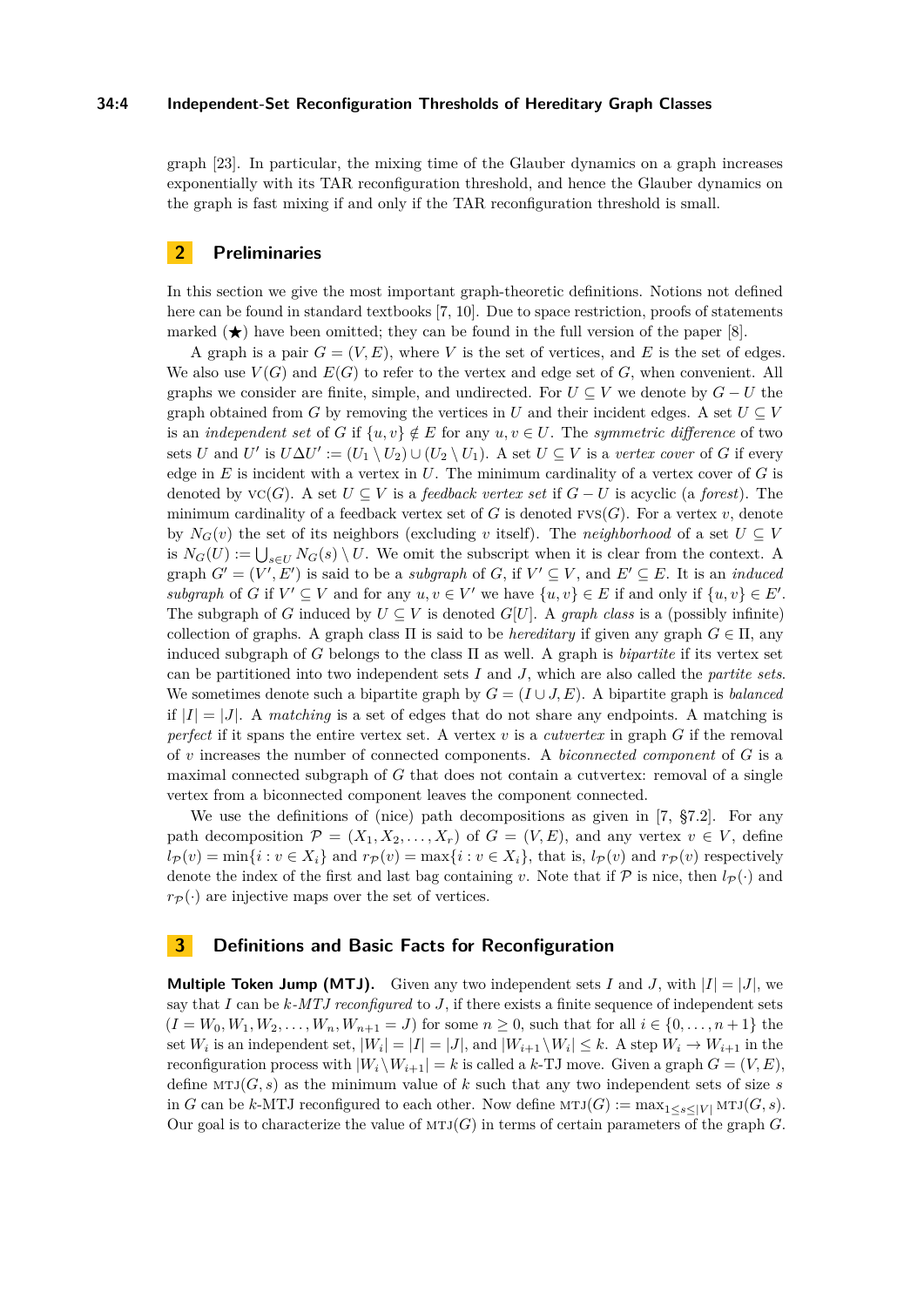We call  $MTJ(G)$  the *MTJ reconfiguration threshold* of the graph *G*. The MTJ reconfiguration threshold of a graph class  $\Pi$  is defined as  $MTJ(\Pi) := \sup_{G \in \Pi} MTJ(G)$ .

**Token Addition Removal (TAR).** Given any two independent sets *I* and *J*, with  $|I| = |J|$ . we say that *I* can be *k-TAR reconfigured* to *J*, if there exists a finite sequence of independent sets  $(I = W_0, W_1, W_2, \ldots, W_n, W_{n+1} = J)$  for some  $n \geq 0$ , such that  $W_i$  is an independent set,  $|I| - |W_i| \leq k$ , and  $|W_{i-1}\Delta W_i| \leq 1$  for all  $i \in \{0, \ldots, n+1\}$ . We refer to the quantity  $B_i := |I| - |W_i|$  as the *buffer size* at step *i*: the tokens that were on the initial independent set and are not on the current independent set  $W_i$ , are placed in the buffer. Define  $\text{tar}(G, s)$ to be the smallest buffer size *k* such that any two independent sets of size *s* can be *k*-TAR reconfigured to each other. Define  $\text{tar}(G) := \max_{1 \leq s \leq |V|} \text{tar}(G, s)$ . As before, we call  $TAR(G)$  the *TAR reconfiguration threshold* of the graph  $G$ , and extend the terminology to graph classes  $\Pi$  by defining  $\text{tar}(\Pi) := \text{sup}_{G \in \Pi} \text{tar}(G)$ .

**Facts on Reconfiguration.** Observe that for any graph *G*, it holds that  $MTJ(G) = 1$  if and only if  $\text{tar}(G) = 1$ . In general, the TAR reconfiguration threshold is at most the MTJ reconfiguration threshold. Indeed, each *k*-TJ move can be thought of as a sequence of 2*k* steps with maximum buffer size *k*. First, sequentially remove the tokens of the *k* vertices from which we are jumping, placing their tokens in the buffer; then sequentially place the buffer tokens on the *k* new vertices in the independent set.

<span id="page-4-0"></span>**Proposition 1** ( $\star$ ). Let G be a graph with independent sets I and J of equal size. If  $I \setminus J$ *can be*  $k$ *-TAR reconfigured (resp.k-MTJ reconfigured) to*  $J \setminus I$  *in the graph*  $G[I\Delta J]$ *, then I can be k-TAR reconfigured (resp. k-MTJ reconfigured) to J in G.*

Proposition [1](#page-4-0) shows that to upper-bound the TAR or MTJ reconfiguration threshold, it suffices to do so in balanced bipartite graphs where the source and target configurations are disjoint; note that  $G[I\Delta J]$  is balanced bipartite and  $I \setminus J$  and  $J \setminus I$  are disjoint. We will frequently exploit this in our proofs. For any graph class  $\Pi$ , let  $\Pi_{\text{bip}}$  denote the set of bipartite graphs in Π. The following proposition shows that the reconfiguration threshold of a hereditary graph class is determined by the behavior of the bipartite graphs in the class. Note that for hereditary classes  $\Pi$ , the class  $\Pi_{\text{bip}}$  is hereditary as well.

**Proposition 2** ( $\star$ ). For any hereditary graph class  $\Pi$ , we have  $MTJ(\Pi) = MTJ(\Pi_{\text{bip}})$  and  $TAR(\Pi) = TAR(\Pi_{\text{bin}}).$ 

## **4 Thresholds for Multiple Token Jump Reconfiguration**

We start our discussion of token jump reconfiguration by recalling the following known result.

<span id="page-4-2"></span>▶ **Theorem 3** ([\[18,](#page-14-0) Theorem 7]). Let the graph  $G = (V, E)$  be a forest. Then  $MT(G) ≤ 1$ .

The intuition behind this result is that since a forest does not contain any cycle, one can start reconfiguring from the leaf nodes or the isolated vertices, each of which has at most one neighbor from the target configuration. For arbitrary graphs, the above procedure does not work since there may not be any leaves or isolated vertices. But if a graph *G* has a small vertex cover, then its MTJ reconfiguration threshold is again small.

<span id="page-4-1"></span>▶ **Theorem 4 (★).** *Let*  $G = (V, E)$  *be a graph. Then*  $MT(G) \le max(VC(G), 1)$ *.*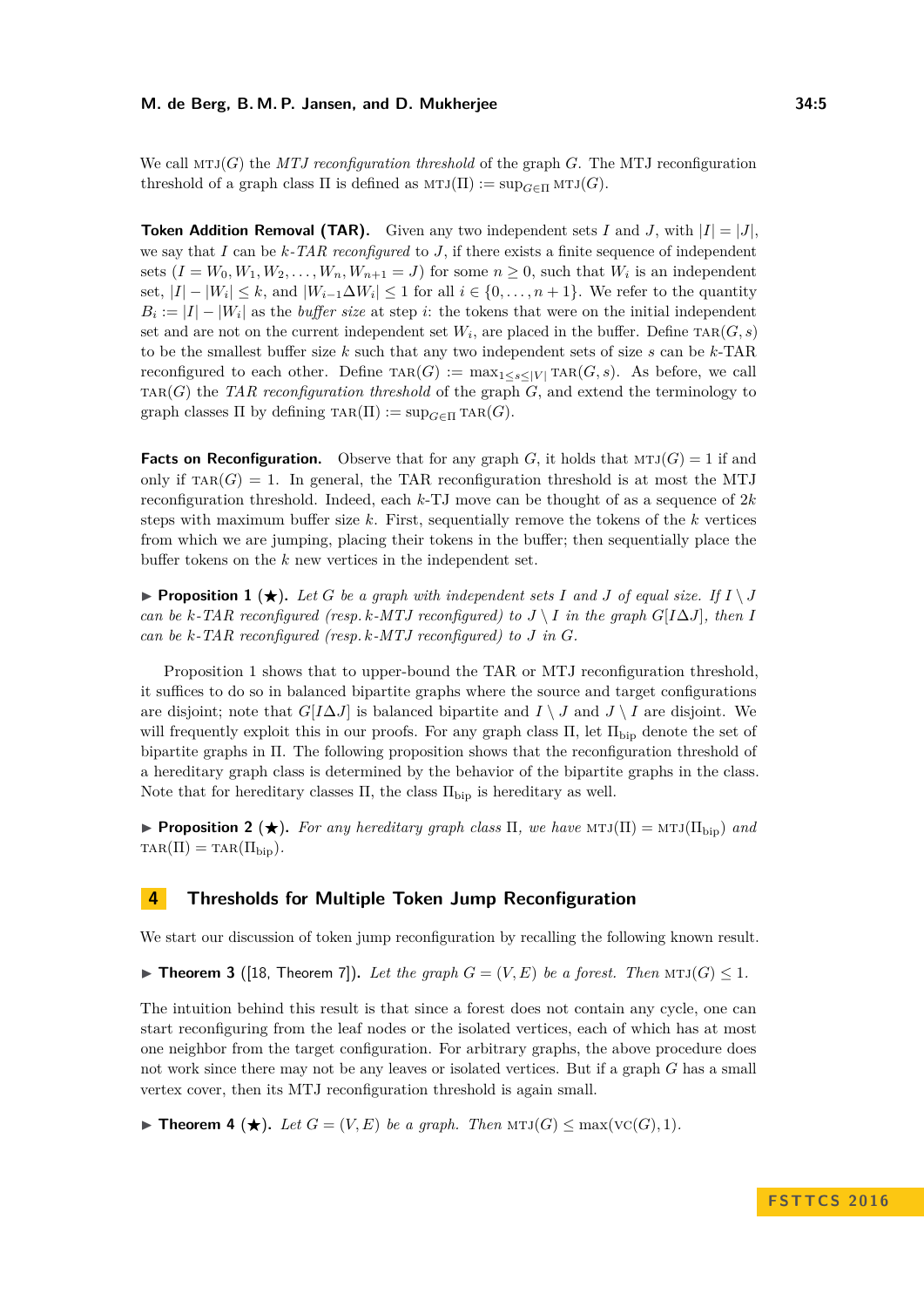## **34:6 Independent-Set Reconfiguration Thresholds of Hereditary Graph Classes**

An even cycle of length 2*n* has MTJ reconfiguration threshold *n*. Since its vertex cover number is *n*, Theorem [4](#page-4-1) is best-possible. Long cycles are not the only graphs whose MTJ reconfiguration threshold equals half the size of the vertex set. Bistable graphs (introduced below), of which the pumpkin structure defined in the introduction is a special case, also have this property. We bound the MTJ reconfiguration threshold of any graph *G*, in terms of the size of the largest induced bistable subgraph. The resulting bounds on the MTJ reconfiguration threshold are tight, but can be hard to apply to specific graph classes: it may be difficult to estimate the size of the largest induced bistable graph, or even to determine whether a given graph is bistable or not. We will therefore relate the size of the largest induced bistable subgraph to the size of the largest pumpkin subgraph. This will result in upperand lower bounds on the MTJ reconfiguration threshold in terms of the largest pumpkin structure contained in the graph (class), which is arguably a more insightful parameter. The resulting bound will not be best-possible, however.

▶ **Definition 5** (Bistable graphs). A graph is called *bistable* if it is connected, bipartite, and has exactly two distinct maximum independent sets formed by the two partite sets in its unique bipartition. The *rank* of a bistable graph is defined as the size of its maximum independent sets.

Let  $\text{Bi}(G)$  denote the rank of the largest induced bistable subgraph of  $G$ . If  $G$  contains no induced bistable subgraphs (which can only occur if  $G$  has no edges), then we define  $B(G)$ to be one. For a graph class  $\Pi$  we define  $\text{Bi}(\Pi) := \sup_{G \in \Pi} \text{Bi}(G)$ .

The pumpkin shown in Figure [1a](#page-1-0) forms an example of a bistable graph. Lemma [6](#page-5-0) connects bistable graphs to independent-set reconfiguration. Consider the task of reconfiguring the *J*-partite set to the *I*-partite set in a balanced bipartite graph  $G = (I \cup J, E)$ . If we have a set  $S \subseteq I$  such that  $|S| \geq |N(S)|$ , then one way to make progress in the reconfiguration is to select  $|S|$  vertices from  $N(S) \subseteq J$  and jump their tokens onto the vertices in *S*, resulting in a new independent set of the same size. The following lemma shows that when we consider a set *S* that is *minimal* with respect to being at least as large as its neighborhood, then the induced subgraph  $G[N|S]$  is bistable. Hence the cost of such a jump of  $|S|$  vertices is bounded by  $\text{Bi}(G)$ , which will allow us to bound the MTJ reconfiguration threshold.

<span id="page-5-0"></span>**► Lemma 6** (★). Let  $G = (I \cup J, E)$  be a balanced bipartite graph without isolated vertices *and let*  $S \subseteq I$  *be inclusion-wise minimal with the properties that*  $|S| \geq |N(S)|$  *and S is not empty. Then G*[*N*[*S*]] *is bistable.*

The next lemma states two key properties of bistable graphs. They will later be useful to relate the quantities  $PUM(G)$  and  $BI(G)$ .

<span id="page-5-2"></span>**► Lemma 7** (★). Let  $G = (I \cup J, E)$  be a bistable graph. Then the following holds: **1.** *G has a perfect matching covering I (and hence J).* **2.** *G is biconnected.*

<span id="page-5-1"></span>▶ **Theorem 8** (★). For any graph *G* it holds that  $MT(G)$   $\leq$  BI(*G*)*. Moreover, if*  $G \neq K_1$ *, then there exists an induced subgraph*  $G'$  *of*  $G$  *with*  $MT(G') \geq BT(G') \geq BT(G')$ *.* 

The proof for the lower bound is straightforward, since by definition any induced bistable subgraph contains exactly two maximum independent sets. The upper bound follows by induction on the number of vertices in *G*, where in the induction step we make use of Lemma [6,](#page-5-0) and reconfigure the subgraph induced by the set *N*[*S*].

The following corollary characterizes the MTJ reconfiguration threshold of hereditary graph classes. It follows easily from Theorem [8.](#page-5-1)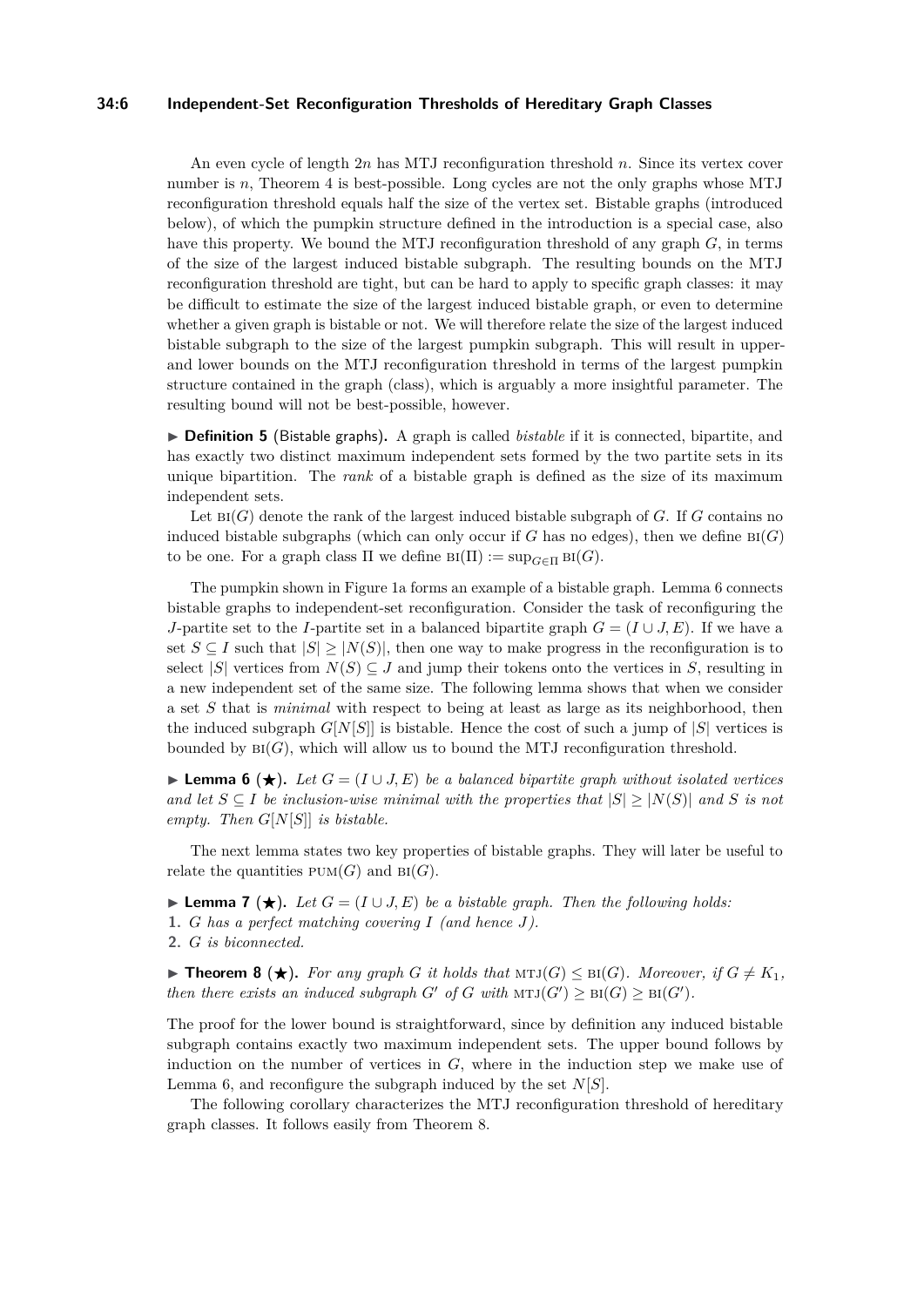<span id="page-6-0"></span>

**(a)** DFS tree of a biconnected bipartite graph.



**Figure 2** [\(2a\)](#page-6-0) Depth-first search tree of a bipartite biconnected graph. Tree-edges are drawn solid, while the remaining edges of *G* are drawn with dotted lines. The three children  $u_1, u_2, u_3$  of *v* induce subtrees of types A, B, and C, respectively. [\(2b\)](#page-6-0) Template for constructing graphs of large treewidth that can be TAR reconfigured with a buffer of size two. The treewidth is large due to the presence of a large grid minor.

**Corollary 9** ( $\star$ ). For any hereditary graph class  $\Pi \neq \{K_1\}$  it holds that  $MTJ(\Pi) = BT(\Pi)$ .

We now formally introduce the pumpkin structure described in the introduction.

 $\triangleright$  **Definition 10** (Pumpkin). A *pumpkin* is a graph consisting of two terminal vertices *u* and *v* linked by two or more vertex-disjoint paths with an odd number of edges, having no edges or vertices other than those on the paths. A path can consist of the single edge  $\{u, v\}$ . The *size* of the pumpkin is the total number of vertices.

For a graph *G* we denote by  $PUM(G)$  the size of the largest (not necessarily induced) subgraph isomorphic to a pumpkin that is contained in *G*, or zero if *G* contains no pumpkin. For a graph class  $\Pi$  we define  $\text{PUM}(\Pi) := \text{sup}_{G \in \Pi} \text{PUM}(G)$ .

The next theorem shows that the rank of the largest bistable induced subgraph of *G* can be upper-bounded in terms of the size of *G*'s largest pumpkin subgraph.

<span id="page-6-1"></span>▶ **Theorem 11** (★). For any bistable graph *G* we have  $\text{Bi}(G) \leq f(\text{PUM}(G))$ , where the *function f is defined as*  $f(k) = (k^3 + k^2)^{k^2+1} + 1$ .

**Proof sketch.** A bistable graph *G* is biconnected (Lemma [7\)](#page-5-2). Biconnected graphs with a path of length more than *L* <sup>2</sup> have a cycle of length more than *L* [\[11\]](#page-13-13), which forms a pumpkin since *G* is bipartite. So if we set  $L := \text{PUM}(G)$ , graph *G* cannot have a path of length more than  $L^2$ . Consequently, if we build a DFS tree  $T$  rooted at an arbitrary vertex, its depth will be at most  $L^2$ . Next we claim that each vertex *v* in *T* has at most  $L^3 + L^2$  children, which in conjunction with the above bound on depth, yields the theorem. To prove the claim, we classify each child *u* of *v* into one of three types (Figure [2a\)](#page-6-0) and prove that no type occurs often.

*Type A:* Some vertex in the subtree  $T_u$  rooted at  $u$ , has an edge in  $G$  to an ancestor  $w$  of  $v$ *that does not belong to v's partite set.* Through each such subtree, we obtain an odd-length path from *v* to *w*. If there are more than *L* such paths from *v* to *w* then they form a pumpkin of size more than *L*, which gives a contradiction. Hence each ancestor of *v* receives an edge from less than *L* type-A child trees. There are  $\leq L^2$  ancestors, hence  $\leq L^3$  type-A children.

*Type B: Vertex*  $u$  *is not of type A and the vertices in the subtree*  $T_u$  *are not evenly balanced over the two partite sets.* Then any perfect matching in *G* (which exists by Lemma [7\)](#page-5-2) matches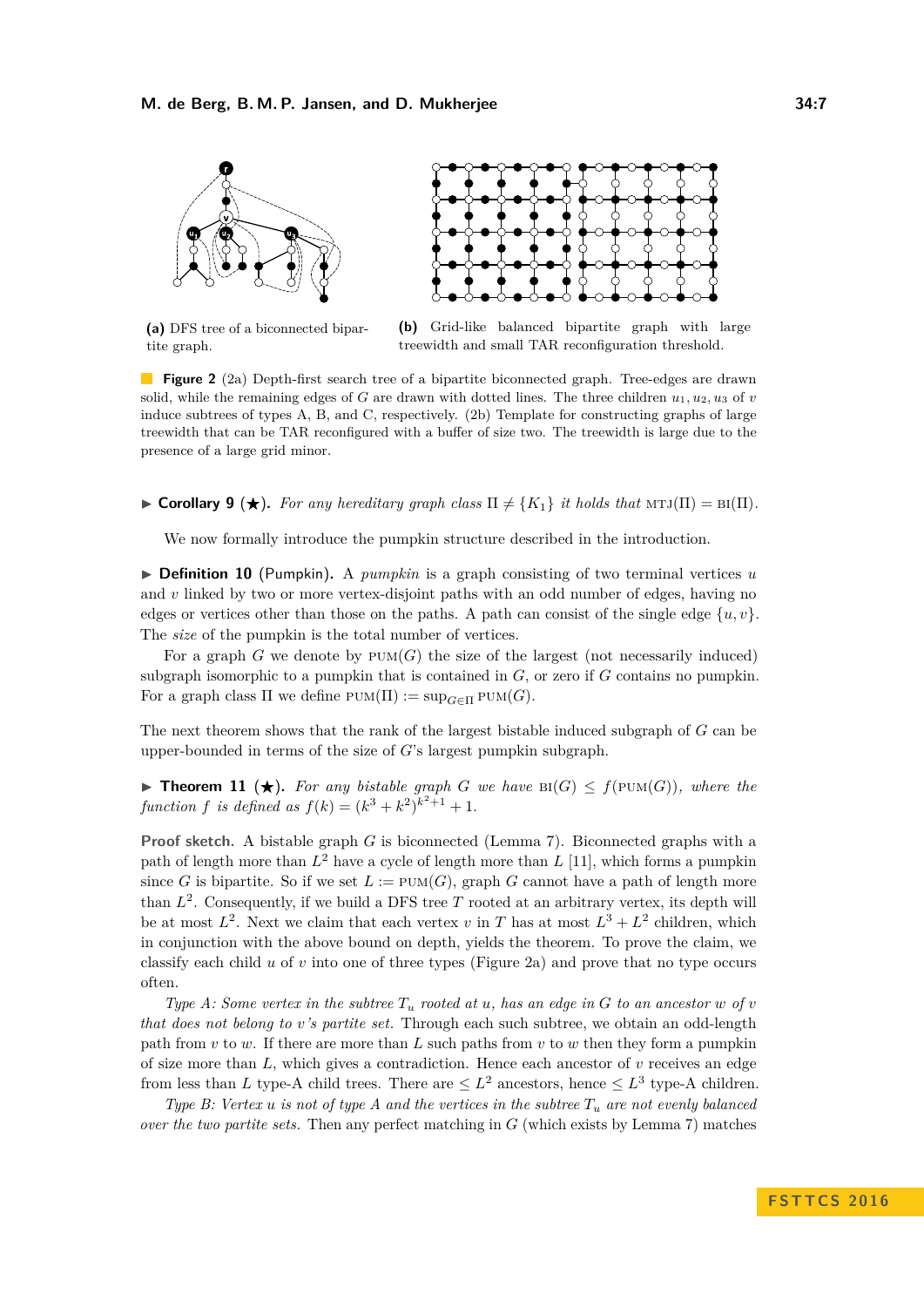## **34:8 Independent-Set Reconfiguration Thresholds of Hereditary Graph Classes**

a vertex in  $T_u$  to an ancestor of *v*. Since the depth is at most  $L^2$ , while matching partners are all distinct, there are at most  $L^2$  type-B children.

*Type C: Vertex u is not of type A and the vertices in the subtree*  $T_u$  *are evenly balanced over the two partite sets.* If such a child exists, then we can build a maximum independent set that is not equal to either partite set in  $G$ : take the partite set that does not contain  $v$ , but replace its contents within  $T_u$  by the vertices from  $T_u$  in the other partite set. The case distinction ensures the result is a maximum independent set, contradicting bistability of *G*.

As this bounds the number of children of a vertex by  $L^3 + L^2$ , the theorem follows.

The following theorem is our main result on the MTJ reconfiguration threshold. It bounds the MTJ reconfiguration threshold of a hereditary graph class Π in terms of the maximum size of a pumpkin subgraph of a graph in  $\Pi_{\text{bip}}$ , by combining Theorems [8](#page-5-1) and [11.](#page-6-1) Recall that  $\Pi_{\text{bip}}$  contains the bipartite graphs in  $\Pi$ .

<span id="page-7-0"></span>**Theorem 12 (** $\star$ **).** For any hereditary graph class  $\Pi$ , the following holds:

$$
g_1(\text{PUM}(\Pi_{\text{bip}})) \le \text{MTJ}(\Pi) \le g_2(\text{PUM}(\Pi_{\text{bip}})),\tag{1}
$$

*where*  $g_1, g_2 : \mathbb{N} \to \mathbb{N}$  *are positive non-decreasing functions defined as*  $g_1(k) = k/2$ and  $g_2(k) = (k^3 + k^2)^{k^2+1} + 1$ *. Moreover, for every graph G* we have  $MTJ(G) \leq g_2(PUM(G))$ *.* 

While the upper bound of Theorem [12](#page-7-0) has room for improvement, the following proposition shows that the exponential dependency on the pumpkin size in the upper bound is unavoidable.

**Proposition 13** ( $\star$ ). Let  $\Pi_{\text{PUM}}(k) := \{G : \text{PUM}(G) \leq k\}$  be the class of all graphs G whose *largest pumpkin subgraph has size at most k. Then*  $MTJ(\Pi_{\text{PUM}}(k)) = 2^{\Omega(k)}$ *.* 

## **5 Thresholds for Token Addition Removal Reconfiguration**

In this section we study the model of token addition removal. First observe that when *G* is a forest, we have  $MTJ(G) \leq 1$  and therefore  $TRR(G) \leq 1$  as well. Also, from Theorem [4](#page-4-1) we get  $\text{tar}(G) \le \max(\text{vc}(G), 1)$ . But the inequality  $\text{tar}(G) \le \text{MTJ}(G)$  tells us nothing about the behavior of the TAR reconfiguration threshold when the MTJ reconfiguration threshold is large. The next simple proposition immediately points towards this direction. Indeed, a large pumpkin (which has large MTJ reconfiguration threshold) can have a small feedback vertex set; this happens for even cycles, for example.

**Proposition 14** ( $\star$ ). Let  $G = (V, E)$  be a graph. Then  $\text{tar}(G) \leq \text{FVS}(G) + 1$ .

The proof is fairly straightforward by noting that for any graph *G*, if the size of the minimum feedback vertex set is *k*, then by definition, deletion of *k* vertices leaves an acyclic subgraph. Hence, we can essentially apply Theorem [3.](#page-4-2) One can see that the above bound is tight, by considering the TAR reconfiguration threshold of a complete balanced bipartite graph. Indeed, for  $K_{n,n}$  the minimum size of a feedback vertex set is  $n-1$ , and one can see that in order to include any one of the vertices of the target independent set, the reconfiguration must pass through the empty set. This shows that the TAR reconfiguration threshold is also *n*. As the main result of this section, we will show that the TAR reconfiguration threshold of a graph is also bounded in terms of its *pathwidth*. Before proving that statement, we present a structural lemma about path decompositions that will be useful in the proof.

<span id="page-7-1"></span>**Lemma 15** ( $\bigstar$ ). Let  $G = (I \cup J, E)$  be a bipartite graph with a nice path decomposition  $\mathcal{P}$  $(X_1, \ldots, X_r)$  of width  $k$ . Let  $S \subseteq J$  such that  $|N(S)| \leq |S|$  while no non-empty subset of S *has this property. If we order the vertices in S as*  $i_1, \ldots, i_t$  *such that*  $r_p(i_1) < r_p(i_2) < \ldots < r_p(i_t)$  $r_{\mathcal{P}}(i_t)$ *, then*  $|N(\{i_1, \ldots, i_{t'}\})| < t' + k$  *for all*  $1 \le t' \le t$ *.*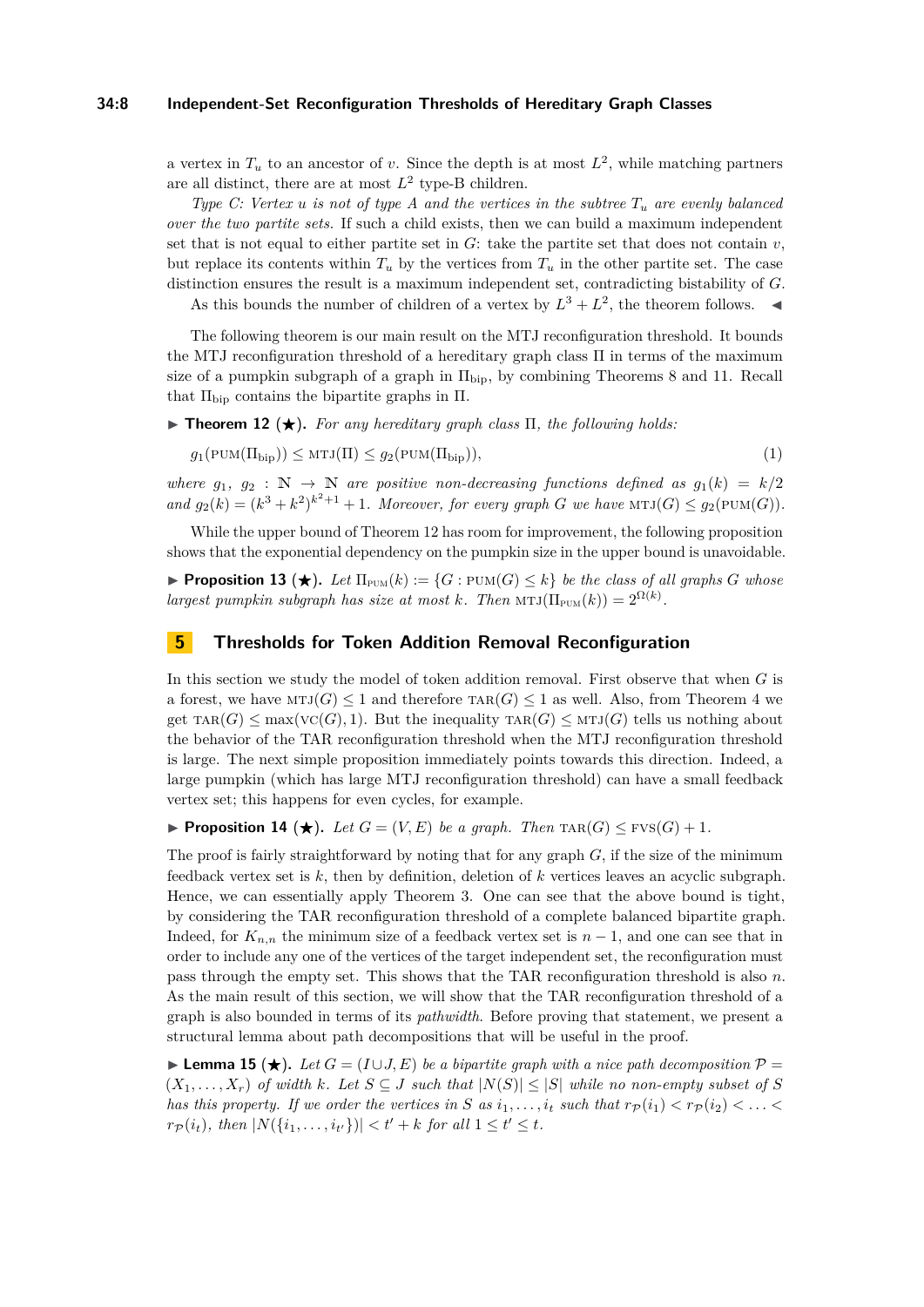Intuitively, the lemma says the following. Suppose a set  $S \subseteq J$  is inclusion-wise minimal with respect to being no smaller than its neighborhood. Then ordering *S* according to the right endpoints of the intervals representing *S* in the path decomposition, we are guaranteed that every prefix of *S* has a fairly small neighborhood compared to its size: the neighborhood size exceeds the size of the prefix by less than the pathwidth. Note that since the lemma deals with bipartite graphs only, no vertex of *S* can belong to the neighborhood of any prefix of *S*. The ordering of the vertices is uniquely defined since the path decomposition is nice. The bound of Lemma [15](#page-7-1) is best-possible. Consider a complete bipartite graph  $K_{n,n}$ , with pathwidth *n*. In any optimal path decomposition, for  $t' = 1$  the first vertex in the ordering has a neighborhood of size *n* and so  $n < t' + n = 1 + n$ , but a better bound is not possible. Using Lemma [15](#page-7-1) we bound the TAR reconfiguration threshold in terms of pathwidth.

## <span id="page-8-0"></span>▶ **Theorem 16.** *Let*  $G = (V, E)$  *be a graph. Then*  $\text{tar}(G) \leq \max(\text{PW}(G), 1)$ *.*

**Proof.** We prove this theorem using induction on the number of vertices. By Proposition [1,](#page-4-0) it is enough to consider  $G = (V, E)$  and assume that the initial independent set *I* and target independent set *J* are such that  $|I| = |J|$ , and  $I \cup J = V$  and  $I \cap J = \emptyset$ . We will show that PW(*G*)  $\leq k$  implies that TAR(*G*)  $\leq k$ , using induction on the number of vertices *n*. For  $n = 1$ , the statement is trivially true. Now fix any  $k \geq 1$ , and assume the induction hypothesis that any graph *G* with *n* vertices satisfying  $PW(G) \leq k$  has  $TAR(G) \leq k$ .

Now let *G* be a graph of  $n+1$  vertices having pathwidth at most *k*. Let *S* be an inclusionminimal subset of *J* for which  $|S| > |N(S)|$ . Such a set exists since  $|J| = |I| > |N(J)|$ . We will show that if we reconfigure the set  $S$  in a suitable order by moving tokens from  $N(S)$ onto *S*, then the buffer size will not grow beyond *k*. There are enough vertices in *S* to accommodate all tokens on *N*(*S*), and afterward we will invoke induction.

We first deal with a special case. If  $S = \{v\}$  is a singleton set, then it has degree at most one since  $|S| \geq |N(S)|$ . Move the token from the neighbor *u* of *v* (or from an arbitrary vertex *u*, if *v* has no neighbors) into the buffer, and then onto *v*. By induction there exists a TAR reconfiguration from  $I \setminus \{u\}$  to  $J \setminus \{v\}$  in  $G - \{u, v\}$  using a buffer of size at most max( $PW(G - \{u, v\}), 1)$  ≤ max( $PW(G), 1)$ ). When inserting the token move from *u* onto  $v$  at the beginning of this sequence, we get a TAR reconfiguration from  $I$  to  $J$  with the desired buffer size. In the remainder of the proof we can therefore assume  $|S| \geq 2$ . This implies that  $|S| = |N(S)|$ : if  $|S| > |N(S)|$  and  $|S| > 2$ , then we can remove a vertex *v* from *S* to obtain  $|S \setminus \{v\}| \geq |N(S \setminus \{v\})|$  for the nonempty set  $S \setminus \{v\}$ , contradicting minimality.

Let  $\mathcal{P} = (X_1, X_2, \ldots, X_r)$  be a nice path decomposition of width at most k. If G has no edges, then *S* is a singleton set containing an isolated vertex. Since we already covered that case, we know G has at least one edge, so any path decomposition has width  $k \geq 1$ . Enumerate the vertices of *S* as  $i_1, \ldots, i_m$  such that  $r_P(i_1) < \ldots < r_P(i_m)$ . In other words, the vertices are ordered by increasing rightmost endpoint of the interval of bags containing it.

In order to describe the reconfiguration procedure we suitably group several TAR reconfiguration steps together as one step in the algorithm. In particular, one reconfiguration step in the algorithm described below will consist of a run of successive removals of nodes, followed by a single node addition.

We use the notion of a *buffer set*  $B_t$  at the  $t^{th}$  step of the reconfiguration, such that  $|B_t|$ will correspond to the number of tokens in the buffer at any particular time, and  $\max_t |B_t| + 1$ will correspond to the maximum buffer size of the corresponding TAR reconfiguration sequence. The buffer set is a subset of vertices, showing where the tokens in the buffer came from. At time step  $t = 0$ , define  $W_0 = I$  to be the independent set of vertices with a token, and let the buffer set  $B_0$  be empty. We will define intermediate independent sets  $W_i$ and buffer sets  $B_i$  representing the grouped reconfiguration steps. The algorithm stops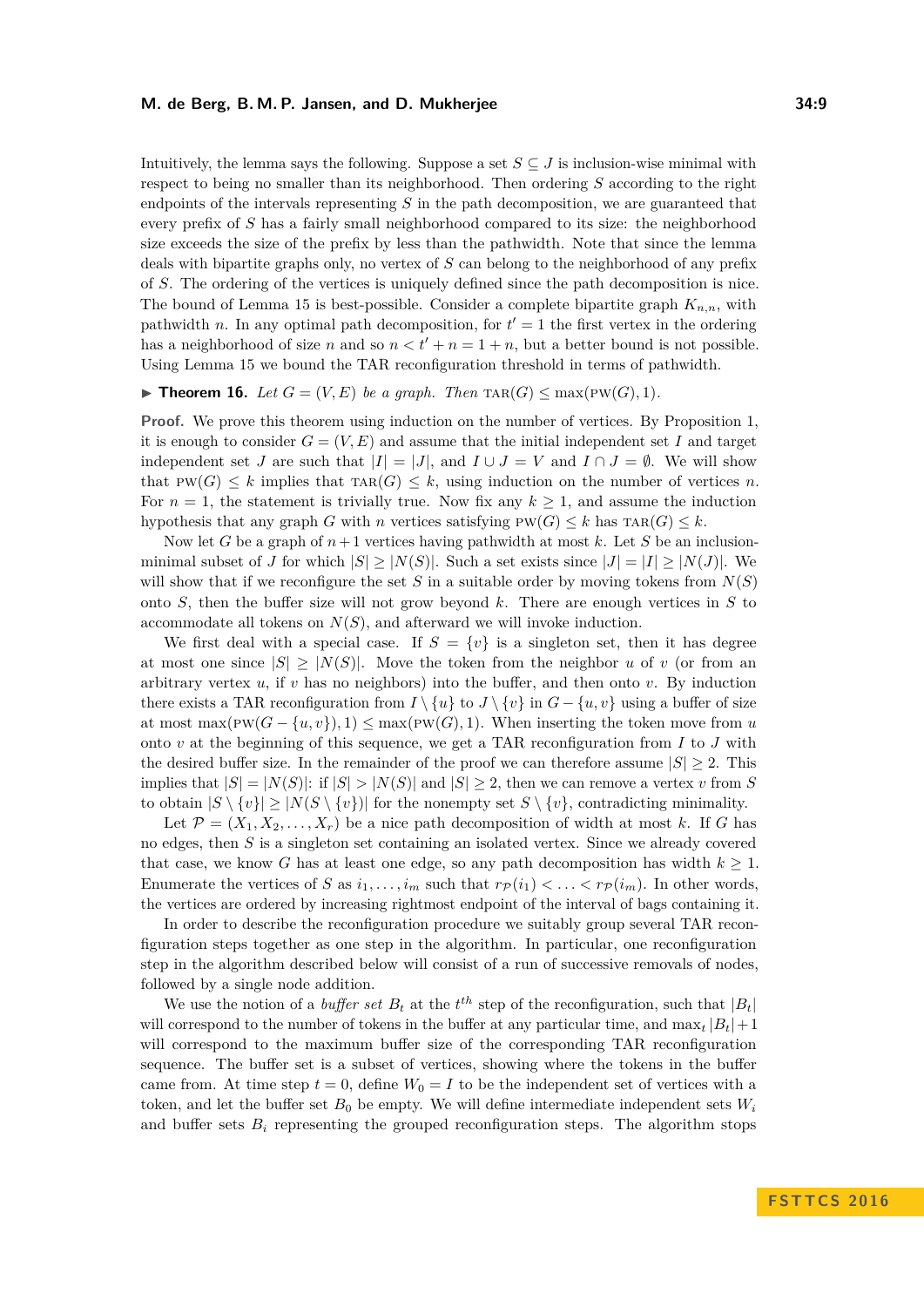## **34:10 Independent-Set Reconfiguration Thresholds of Hereditary Graph Classes**

when  $W_m$  contains all vertices in  $S$ ; we will then invoke the induction hypothesis to finish the sequence. From the sequence  $(W_0, W_1, \ldots, W_m)$  one obtains a formal reconfiguration sequence as defined in Section [3](#page-3-1) by inserting "transitioning independent sets" in between *W<sup>i</sup>* and  $W_{i+1}$  for all *i*. From  $W_i$ , repeatedly remove one vertex until arriving at  $W_{i+1} \setminus W_i$ , and then add the single vertex of  $W_{i+1} \setminus W_i$  to the resulting set.

For  $t \geq 1$ , the transition from  $t-1$  to  $t$  is obtained as follows. Let  $u_t$  be an arbitrary vertex from  $B_{t-1} \cup (N(i_t) \cap W_{t-1})$ . Intuitively, at step *t* we take the token from  $u_t$  (in the buffer set or on a neighbor of  $i_t$ ) and move it onto vertex  $i_t$ , causing  $u_t$  to disappear from the buffer and adding  $i_t$  to the independent set. To ensure the resulting set is independent, tokens on neighbors of  $i_t$  are moved into the buffer beforehand. Observe that the above step is valid only if  $B_{t-1} \cup (N(i_t) \cap W_{t-1})$  is nonempty. Below in Claim [17](#page-9-0) we show that due to the choice of *S*, this is indeed the case for all  $t \leq m$ . Formally, we obtain the following:

 $\blacktriangleright$  **Algorithm** (Reconfiguring graphs with small pathwidth). *Initialize with*  $B_0 = \emptyset$  and  $W_0 = I$ *. We now recursively define*  $B_t$  *and*  $W_t$  *for*  $t \geq 1$ *.* 

- **1.** *The neighbors of i<sup>t</sup> that have tokens (that is, the neighbors that are in the current independent set) are removed from the previous independent set Wt*−1*, making room to add i*<sub>t</sub> to the new independent set:  $W_t = (W_{t-1} \setminus N(i_t)) \cup \{i_t\}.$
- **2.** *The neighbors of i<sup>t</sup> belonging to the previous independent set W<sup>t</sup> move to the buffer, while*  $u_t$  *is removed from the buffer since its token has moved onto*  $i_t$ *:*

$$
B_t = (B_{t-1} \cup (N(i_t) \cap W_{t-1})) \setminus \{u_t\}.
$$
\n(2)

As mentioned earlier, a step from  $W_t$  to  $W_{t+1}$  can be thought as a sequence of successive removals of the nodes in  $N(i_{t+1}) \cap W_t$ , and then addition of the node  $i_{t+1}$ . During this successive TAR reconfiguration sequence corresponding to the step  $W_t$  to  $W_{t+1}$ , the maximum buffer size is given by  $|B_{t+1}| + 1$ , since the buffer size will be  $|B_{t-1} \cup (N(i_t) \cap W_{t-1})|$  just before the buffer token from  $u_t$  is moved onto  $i_t$ . Therefore, the maximum buffer size in the entire TAR reconfiguration sequence starting from  $W_0$  and ending at  $W_m$  is given by  $\max_{0 \leq t \leq m} |B_t| + 1$ . Also, at the end of the algorithm, all vertices from the set *S* will be in the independent set and no vertex in the buffer set. This can be seen as follows. Initially all tokens were on the vertices belonging to the set  $N(S) \subseteq I$ , since  $S \subseteq J$ . At each step of the algorithm, essentially one token is selected from  $N(S)$  as long as the number of such tokens is positive, and it is placed on some vertex in *S*. Now since  $|S| \geq |N(S)|$ , all the tokens in  $N(S)$  must eventually exhaust before the algorithm terminates placing one token at each vertex of *S*. For the validity of the above algorithm we claim the following, which in turn also characterizes the size of the buffer set at all intermediate time steps.

<span id="page-9-0"></span>► Claim 17. For all  $1 \le t \le m$  we have that  $B_{t-1} \cup (N(i_t) \cap W_{t-1})$  is nonempty, and that  $|B_t| = |N(\{i_1, \ldots, i_t\})| - t.$ 

**Proof.** Suppose for a contradiction that there exists  $t' \leq m$ , such that  $B_{t'-1} \cup (N(i_{t'}) \cap W_{t'-1})$ is empty for the first time. If  $t' = 1$ , then  $B_{t'-1} \cup (N(i_{t'}) \cap W_{t'-1})$  is empty, and in particular  $N(i_{t'}) = \emptyset$ , so that  $i_{t'} = i_1$  is an isolated vertex. But since  $|S| \geq 2$  by our argument above, it follows that  $S' = \{i_1\}$  is a nonempty strict subset with  $|S'| \geq |N(S')|$ ; a contradiction. So in the remainder we consider  $t' > 1$ . We show that, for all  $t < t'$ ,  $|B_t| = |N(\{i_1, \ldots, i_t\})| - t$ . Using this, we prove that  $2 \le t' \le m$  leads to a contradiction.

Observe that for any  $t < t'$ , after the  $t<sup>th</sup>$  step of the algorithm, the total number of distinct vertices that have been added to the buffer set is given by  $|N({i_1}, \ldots, i_t)|$ . Furthermore, for all  $t'' \leq t < t'$ , the set  $B_{t''-1} \cup (N(i_{t''}) \cap W_{t''-1})$  has always been nonempty. This implies that at each step, precisely one token has been removed from the buffer, thus reducing the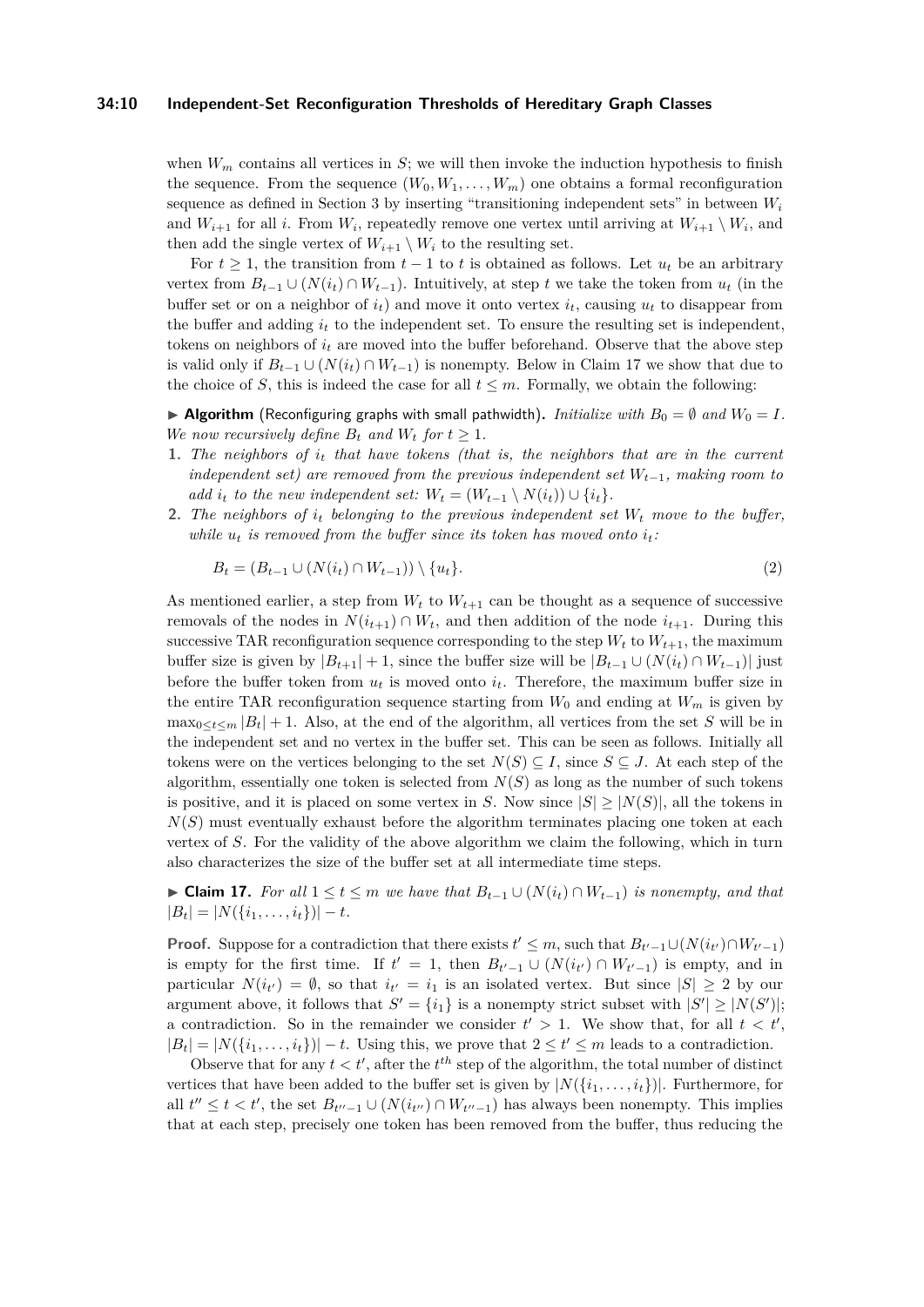size of the buffer set by moving a buffer token onto a vertex that is added to the independent set. Therefore, in total *t* times the size of the buffer set reduces by one. Since initially the buffer set was empty, for any  $t < t'$  we have  $|B_t| = |N(\{i_1, \ldots, i_t\})| - t$ .

Since we have assumed that  $B_{t'-1} \cup (N(i_{t'}) \cap W_{t'-1})$  is empty, we know  $B_{t'-1}$  is empty, and therefore from the above argument  $|B_{t'-1}| = |N(\{i_1, \ldots, i_{t'-1}\})| - (t'-1) = 0$ .

Defining  $S' := \{i_1, \ldots, i_{t'-1}\} \subsetneq S$ , we have  $|N(S')| \leq |S'|$ . Since  $t' \geq 2$  the set  $S'$  is nonempty, contradicting the minimality of *S*. This proves the first part of the claim. Since the buffer does not become empty until after step *t*, the given argument then also proves the second part of the claim.

Note that in particular  $|B_m| = |N(\{i_1, ..., i_m\})| - m = |N(S)| - |S| = 0$ ; the buffer empties for the first time only after reconfiguring the whole set.

It remains to show that throughout the process the buffer size will not grow beyond *k*, i.e.  $|B_t|$  ≤ *k* − 1, for all *t* ≤ *m*. Claim [17](#page-9-0) (ii) implies that max<sub>*t*≤*m*</sub>  $|B_t|$  ≥ *k* if and only if there is a *t*, with  $t \leq m$ , such that  $|N(\{i_1, \ldots, i_t\})| - t \geq k$ . But this is not possible due to Lemma [15.](#page-7-1) Hence, throughout the algorithm the buffer size will never exceed *k*.

Since the buffer set empties out after reconfiguring the set *S*, after the execution of the algorithm we have  $W_m \cap J = S$  and  $W_m \cap I \subset V \setminus (S \cup N(S))$ . Now define  $G' := G - (S \cup N(S))$ , and  $I' := I \cap W_m$  and  $J' := J \setminus S$ . Observe that  $G'$  has pathwidth at most k, and  $|I'| = |I \cap W_m| = |I| - |S| = |J'|$ . Furthermore, since *S* is non-empty,  $|V(G')| \leq n$ . By the induction hypothesis, there exists a TAR reconfiguration sequence from  $I'$  to  $J'$  in  $G'$  using a buffer of size at most k. Since  $N(S)$  is not in  $G'$ , any independent set in  $G'$  remains to be an independent set in *G* when augmented with the set *S*. Therefore we can first apply the given reconfiguration from  $N(S)$  to *S*, followed by the reconfiguration from *I'* to *J'*, to reconfigure  $I$  to  $J$  with a buffer of size at most  $k$ .

Observe by considering a complete balanced bipartite graph on  $2n$  vertices  $K_{n,n}$ , that in general the above bound is tight. Indeed, *Kn,n* has pathwidth equal to *n* [\[3\]](#page-13-14), and as explained earlier, the TAR reconfiguration threshold is also *n*. Having proved Theorem [16,](#page-8-0) it is natural to ask whether pathwidth in some sense characterizes the TAR reconfiguration threshold: does large pathwidth of a graph imply that its TAR reconfiguration threshold is large? This is not the case: the pathwidth of a complete binary tree is proportional to its depth [\[20\]](#page-14-8), but its reconfiguration threshold is 1 by Theorem [3.](#page-4-2) We now identify a graph structure which forces the TAR reconfiguration threshold to be large. First we formally introduce the special type of minor, illustrated in Figure [1b.](#page-1-0)

<span id="page-10-0"></span>**► Definition 18** (Bipartite topological double minor). Let  $G = (I \cup J, E)$  be a bipartite graph and let *H* be an arbitrary graph. Then *H* is a *bipartite topological double minor* of *G*, if one can assign to every  $v \in V(H)$  a subgraph  $\varphi(v)$  of *G*, which is either an edge or an even cycle in *G*, and one can assign to each edge  $e = \{u, v\} \in E(H)$  a pair of odd-length paths  $\psi_1(e)$ ,  $\psi_2(e)$  in *G*, such that the following holds:

- For any  $u, v \in V(H)$  with  $u \neq v$  the subgraphs  $\varphi(u)$  and  $\varphi(v)$  are vertex-disjoint.
- For any  $v \in V(H)$  no vertex of  $\varphi(v)$  occurs as an interior vertex of a path  $\psi_1(e)$  or  $\psi_2(e)$ , for any  $e \in E(H)$ .
- For any  $e, e' \in E(H)$  the paths  $\psi_1(e)$  and  $\psi_2(e')$  are internally vertex-disjoint.  $\sim$
- For any  $e = \{u, v\} \in E(H)$  the paths  $\psi_1(e)$  and  $\psi_2(e)$  both have one endpoint in  $\varphi(v)$ and one endpoint in  $\varphi(u)$ .
- For any  $v \in V(H)$  and edge  $\{u, v\} \in E(H)$ , the attachment points of  $\psi_1(e)$  and  $\psi_2(e)$ in  $\varphi(v)$  belong to different partite sets.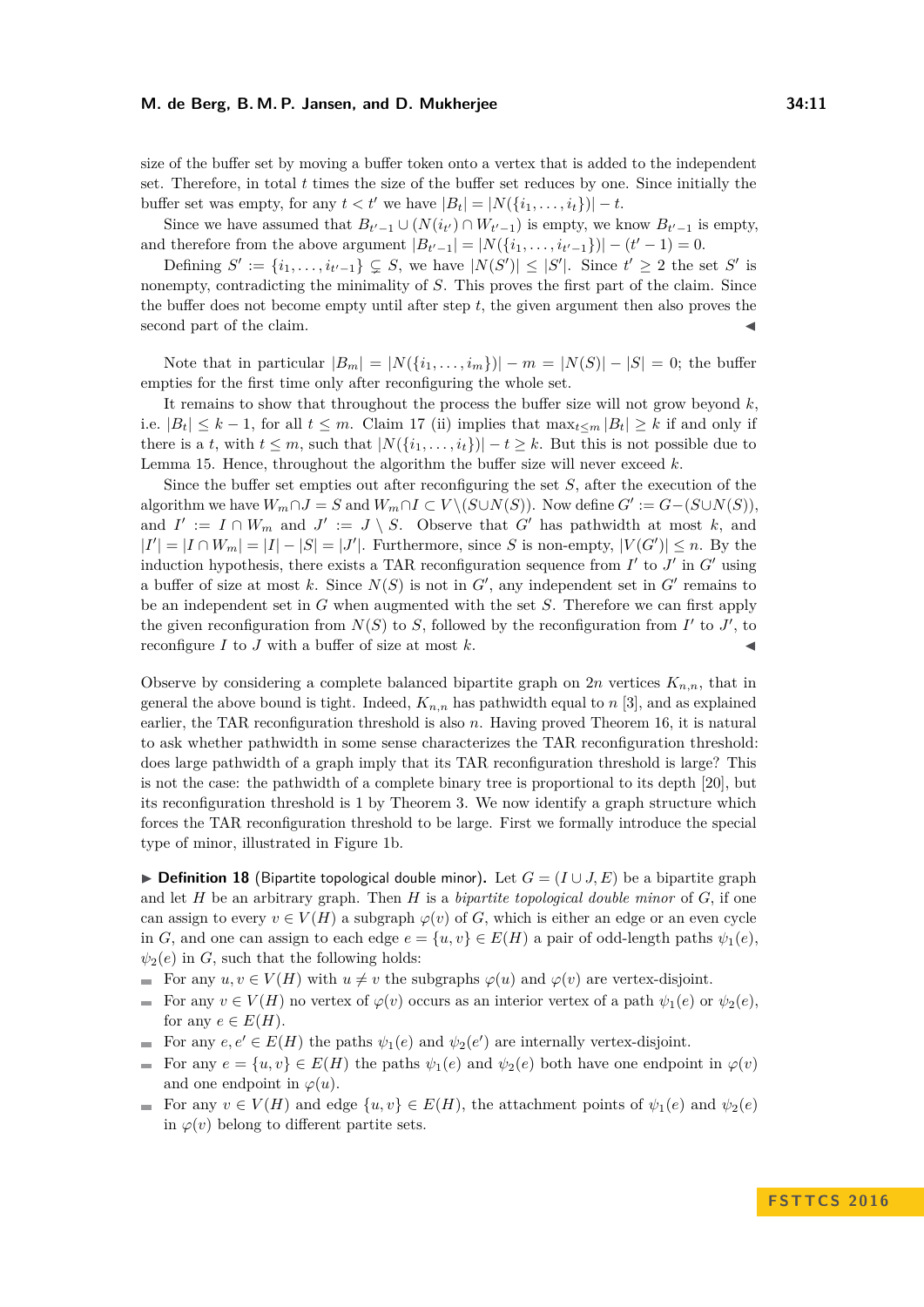## **34:12 Independent-Set Reconfiguration Thresholds of Hereditary Graph Classes**

The triple  $(\varphi, \psi_1, \psi_2)$  is a *BTD-minor model* of *H* in *G*. For an edge  $e \in E(H)$  we define  $\psi_1'(e), \psi_2'(e) \subseteq V(G)$  as the *interior* vertices of the paths  $\psi_1(e)$  and  $\psi_2(e)$ . Note that we can have  $\psi'_1(e) = \emptyset$  (and, similarly,  $\psi'_2(e) = \emptyset$ ) when  $\psi_1(e)$  (resp.  $\psi_2(e)$ ) consists of a single edge.

Intuitively, *H* occurs as a bipartite topological double minor (or *BTD-minor*) if each vertex of *H* can be realized by an edge or even cycle, and every edge of *H* can be realized by two odd-length paths that connect an *I*-vertex of  $\varphi(v)$  to a *J*-vertex of  $\varphi(u)$  and the other way around, in such a way that these structures are vertex-disjoint except for the attachment of paths to cycles. The definition easily extends to bipartite graphs whose bipartition is not given, since a BTD-minor is contained within a single connected component of the graph, which has a unique bipartition.

<span id="page-11-0"></span>**Proposition 19**  $(\star)$ . Let  $G = (I \cup J, E)$  be a bipartite graph having a connected graph *H as a BTD-minor model*  $(\varphi, \psi_1, \psi_2)$ *, such that each vertex of G is in the image of*  $\varphi, \psi_1$ *, or*  $\psi_2$ *. Then G has a perfect matching with*  $|I| = |J|$  *edges, and for any independent set W in G:*

**1.** For each vertex *v* of *H* we have  $|W \cap \varphi(v)| \leq |\varphi(v)|/2$ .

**2.** *For each edge*  $e$  *<i>of*  $H$  *and*  $i \in \{1, 2\}$  *we have*  $|W \cap \psi_i'(e)| \leq |\psi_i'(e)|/2$ *.* 

*For a* maximum *independent set W, equality holds in all cases.*

For a bipartite graph  $G$ , let  $TREEMINOR(G)$  denote the largest integer  $k$  for which  $G$ contains a complete binary tree of depth *k* as a BTD-minor. For a class Π of bipartite graphs we define  $T$ REEMINOR( $\Pi$ ) :=  $\sup_{G \in \Pi}$  TREEMINOR( $G$ ).

<span id="page-11-2"></span>**Find 7. Theorem 20.** *There exists a real constant*  $c > 0$  *such that any hereditary graph class*  $\Pi$  $satisfies \text{star}(\Pi) \geq c \cdot \text{tr}(\Pi_{\text{bip}}).$ 

**Proof.** As before, we consider a balanced bipartite graph  $G \in \Pi_{\text{bip}}$  with bipartition  $V(G)$ *I* ∪ *J* that has a complete binary tree *T* of depth *d* as a BTD-minor. Since the graph class is hereditary, for the lower bound we consider only the subgraph of *G* induced by  $\bigcup_{v \in V(T)} \{\varphi(v)\} \cup \left(\bigcup_{e \in E(T)} \{\psi_1(e) \cup \psi_2(e)\}\right)$ . With a slight abuse of notation we denote this subgraph by *G* from now on.

**Fact 21** ([\[2\]](#page-13-15)). There is a universal constant  $c_1 > 0$  such that if *T* is a complete binary *tree of depth d, then*  $\max_{1 \le i \le |V(T)|} \min_{S \subseteq V(T); |S| = i} |N_T(S)| \ge c_1 \cdot d$ *.* 

The above implies that there exists  $i_0 \leq |V(T)|$ , such that any size- $i_0$  subset of  $V(T)$  has a neighborhood of size at least  $c_1 \cdot d$ . Let  $I \cup J$  be the unique bipartition of the connected graph *G*, and consider an arbitrary TAR reconfiguration sequence from *I* and *J*. In this sequence  $(I = W_0, W_1, \ldots, W_t = J)$  of independent sets in *G*, look at the reconfiguration step when for the first time there exists  $S \subseteq V(T)$  with  $|S| = i_0$ , such that the intermediate independent set *W* at that step contains  $\bigcup_{v \in S} (\varphi(v) \cap J)$ , and for all  $v \notin S$  it satisfies  $(\varphi(v) \cap W \cap J) \subsetneq (\varphi(v) \cap J)$ . We will prove that  $|J| - |W| \geq c_1 \cdot d$ , implying that from the initial independent set of  $|I| = |J|$  tokens, at least  $c_1 \cdot d$  tokens must reside in the buffer.

To prove the theorem, consider the intermediate independent set  $W$ , and the set  $S \subseteq$  $V(T)$  with  $|S| = i_0$  satisfying the above criteria. The following claim shows that for each vertex in  $N_T(S)$ , the independent set W uses at least one vertex fewer than the maximum independent set *J* does.

<span id="page-11-1"></span>► **Claim 22.** *Consider an edge*  $e = \{u, v\} \in E(T)$  *with*  $u \in S$  *and*  $v \notin S$ *, and let*  $Q_{e,v} \subseteq V(G)$ *denote the vertices in*  $\varphi(v) \cup \psi'_1(e) \cup \psi'_2(e)$ *. The following holds:* 

$$
|W \cap Q_{e,v}| < |J \cap Q_{e,v}| = \frac{|Q_{e,v}|}{2}.\tag{3}
$$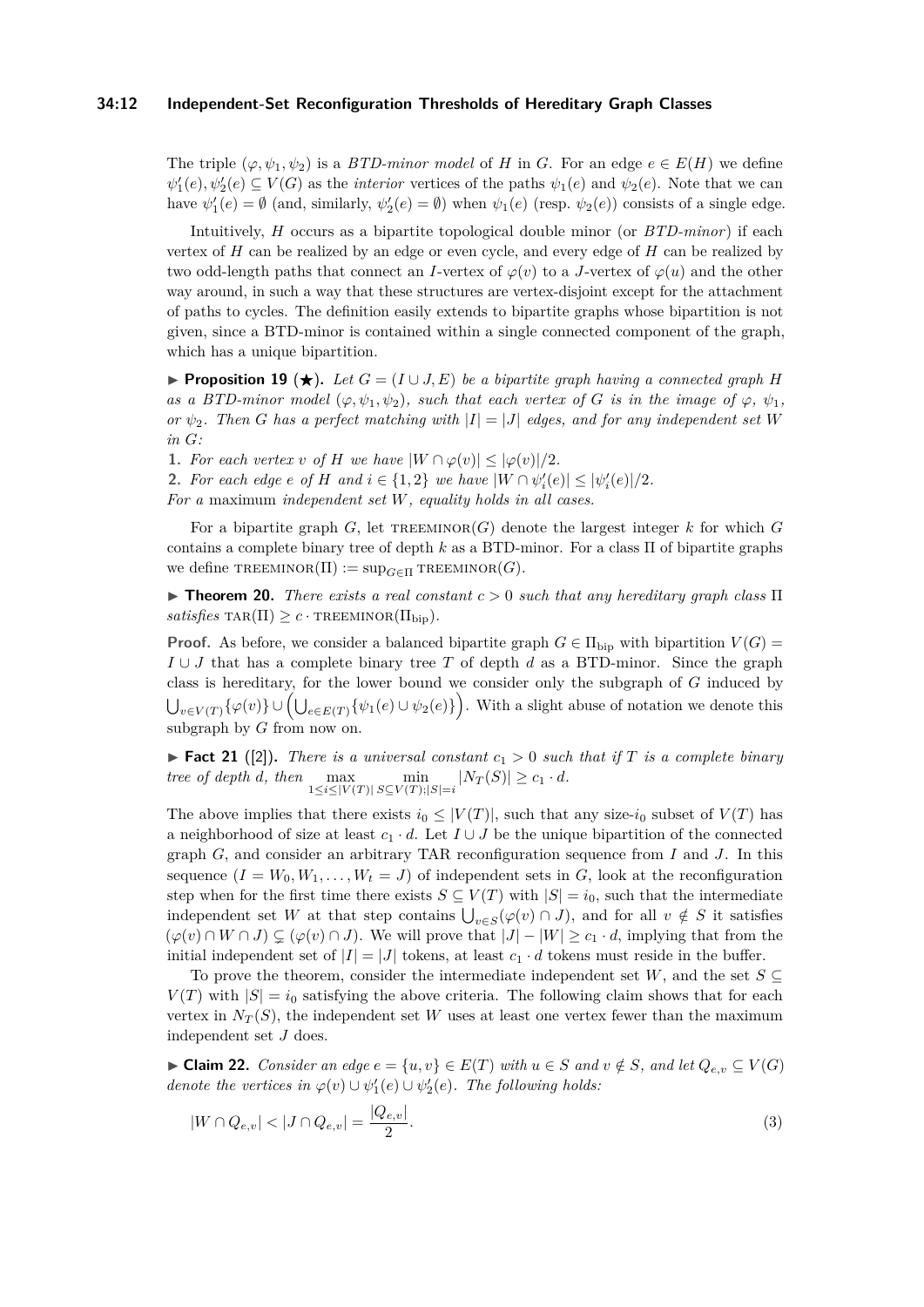**Proof.** By Proposition [19,](#page-11-0) the maximum independent set *J* contains exactly half the vertices of  $Q_{e,v}$ . If  $|W \cap \psi_i'(e)| < |\psi_i'(e)|/2$  for some  $i \in \{1,2\}$ , then we are done: by Proposition [19](#page-11-0) the set *W* contains fewer vertices from  $\psi_i'(e)$  that the maximum independent set *J* does, and this cannot be compensated within the other parts of the structure since *J* contains half the vertices there and no independent set contains more. In the remainder, we can assume that *W* contains exactly half the vertices from  $\psi_1'(e)$  and  $\psi_2'(e)$ . Then the following are true:

- (i) All *J*-nodes of  $\varphi(u)$  are in *W* (by our choice of *W* and since  $u \in S$ ).
- (ii) Some *J*-node of  $\varphi(v)$  is not in *W* (by our choice of *W* and since  $v \notin S$ ).
- (iii) Some *I*-node of  $\varphi(v)$  is not in *W*. To see this, let  $i \in \{1,2\}$  such that  $\psi_i(e)$  is an oddlength path from a *J*-node in  $\varphi(u)$  to an *I*-node in  $\varphi(v)$ , which exists by Definition 18. and orient it in that direction. Since the first vertex on the path is a *J*-node in  $\varphi(u)$ . it is contained in *W* as shown above. Hence the second vertex on the path, the first interior vertex, is not in *W*. Since exactly half the interior vertices from  $\psi_i(e)$  belong to *W*, every other interior vertex from  $\psi_i(e)$  is in *W*. Since the path has an even number of interior vertices and the first interior vertex is not in *W*, the last interior vertex must be in *W*. But this prevents its *I*-node neighbor in  $\varphi(v)$  from being in *W*.

Therefore, since  $\varphi(v)$  is either an edge or an even cycle, we have  $|W \cap \varphi(v)| < |\varphi(v)|/2$ by observing the following: the only independent sets in  $\varphi(v)$  of size  $|\varphi(v)|/2$  are  $\varphi(v) \cap I$ and  $\varphi(v) \cap J$ , but  $\varphi(v) \cap W$  is not equal to either of these sets since it avoids a *J*-node and an *I*-node. Hence  $|W \cap \varphi(v)| < |\varphi(v)|/2 = |J \cap \varphi(v)|$ , and Proposition [19](#page-11-0) shows that this cannot be compensated in other parts of the minor model, implying  $|W \cap Q_{e,v}| < |J \cap Q_{e,v}|$ .

Using Claim [22](#page-11-1) we now finish the proof of Theorem [20.](#page-11-2) For each  $v \in N_T(S)$ , pick an edge  $e = \{u, v\}$  such that  $u \in S$ . By Claim [22](#page-11-1) the set *W* contains less than half the vertices of  $Q_{e,v}$ , while the maximum independent set *J* contains exactly half. Note that the sets  $Q_{e,v}$ considered for different vertices  $v \in N_T(S)$  are disjoint, while Proposition [19](#page-11-0) shows that from the other pieces of the minor model *W* cannot use more vertices than *J* does. It follows that  $|W| \leq |J| - |N_T(S)| \leq |J| - c_1 \cdot d$ . Hence the buffer contains at least  $c_1 \cdot d$  tokens.

## <span id="page-12-0"></span>**6 Conclusion**

We considered two types of reconfiguration rules for independent set, involving simultaneously jumping tokens and reconfiguration with a buffer. For both models, we derived tight bounds on their reconfiguration thresholds in terms of several graph parameters like the minimum vertex cover size, the minimum feedback vertex set size, and the pathwidth. Many results in the literature concerning the parameter pathwidth can be extended to hold for the parameter treewidth as well. This is not the case here; the upper bound on the TAR reconfiguration threshold in terms of pathwidth (Theorem [16\)](#page-8-0) cannot be strengthened to treewidth, since one can make arbitrarily deep complete binary trees as BTD-minors in bipartite graphs of treewidth only two (see Figure [1b\)](#page-1-0). On the other hand, there are bipartite graphs of large treewidth with TAR reconfiguration threshold two (Figure [2b\)](#page-6-0). To characterize the TAR reconfiguration threshold one therefore needs to combine graph connectivity (as measured by the width parameters) with notions that constrain the parity of the connections in the graph. This is precisely why we introduced BTD-minors. We conjecture that the converse of Theorem [20](#page-11-2) holds, in the sense that any hereditary graph class having a large TAR reconfiguration threshold must contain a graph having a complete binary tree of large depth as a BTD-minor. Our belief is based partially on the fact that a BTD-minor model of a deep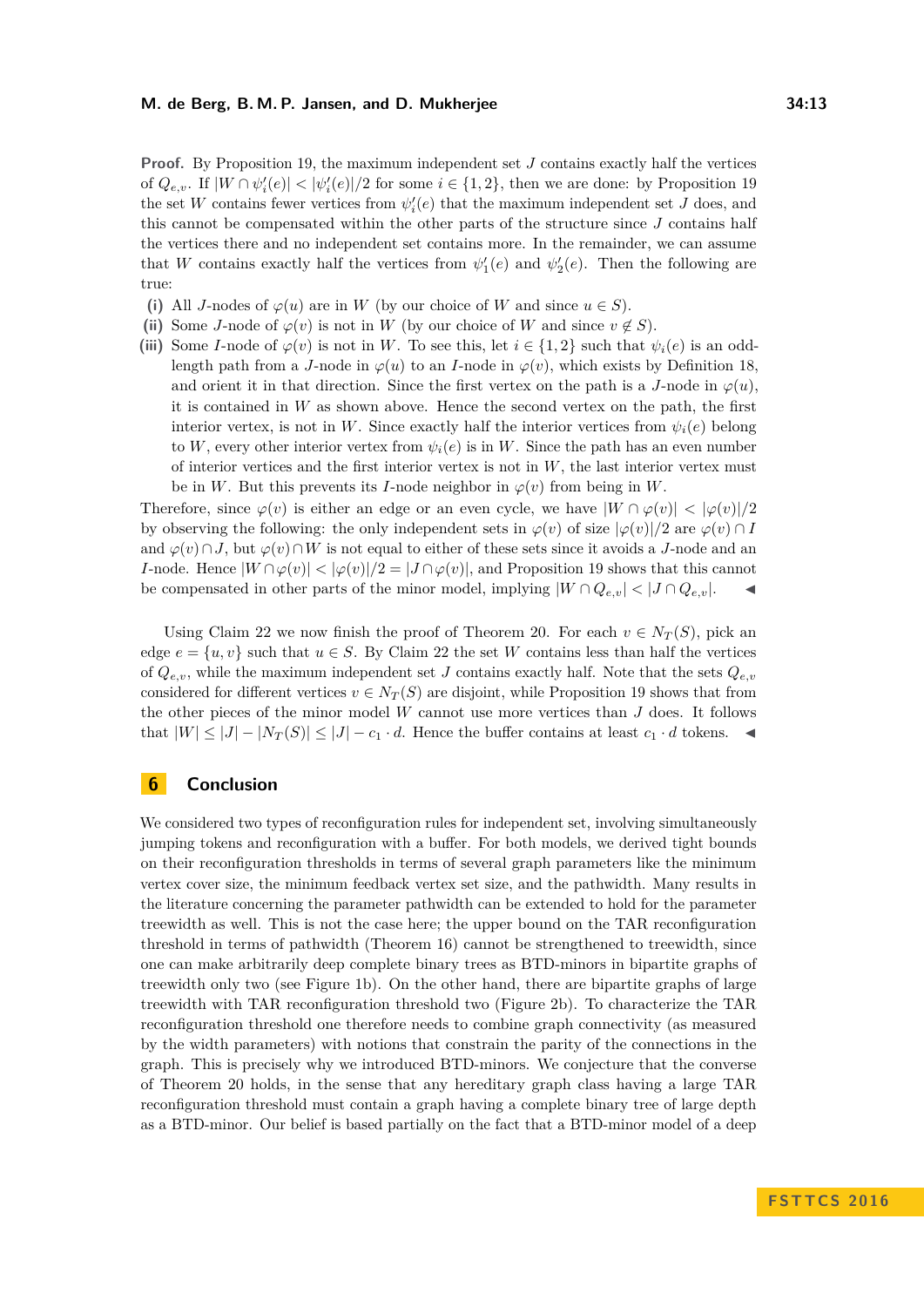## **34:14 Independent-Set Reconfiguration Thresholds of Hereditary Graph Classes**

complete binary tree is arguably the simplest graph of large pathwidth and feedback vertex number. Resolving this conjecture is our main open problem.

#### **References**

- <span id="page-13-9"></span>**1** Aviv Adler, Mark de Berg, Dan Halperin, and Kiril Solovey. Efficient multi-robot motion planning for unlabeled discs in simple polygons. In *Algorithmic Foundations of Robotics XI: Selected Contributions of the Eleventh International Workshop on the Algorithmic Foundations of Robotics*, pages 1–17, 2015. [doi:10.1007/978-3-319-16595-0\\_1](http://dx.doi.org/10.1007/978-3-319-16595-0_1).
- <span id="page-13-15"></span>**2** B. V. Subramanya Bharadwaj and L. Sunil Chandran. Bounds on isoperimetric values of trees. *Discrete Mathematics*, 309(4):834–842, 2009. [doi:10.1016/j.disc.2008.01.021](http://dx.doi.org/10.1016/j.disc.2008.01.021).
- <span id="page-13-14"></span>**3** Hans L. Bodlaender. A partial k-arboretum of graphs with bounded treewidth. *Theoretical Computer Science*, 209(1-2):1–45, 1998. [doi:10.1016/S0304-3975\(97\)00228-4](http://dx.doi.org/10.1016/S0304-3975(97)00228-4).
- <span id="page-13-0"></span>**4** Paul Bonsma. Independent set reconfiguration in cographs. In *Graph-Theoretic Concepts in Computer Science: 40th International Workshop, WG 2014, Nouan-le-Fuzelier, France, June 25-27, 2014. Revised Selected Papers*, pages 105–116, 2014. [doi:10.1007/](http://dx.doi.org/10.1007/978-3-319-12340-0_9) [978-3-319-12340-0\\_9](http://dx.doi.org/10.1007/978-3-319-12340-0_9).
- <span id="page-13-1"></span>**5** Paul Bonsma, Marcin Kamiński, and Marcin Wrochna. Reconfiguring independent sets in claw-free graphs. In *Algorithm Theory – SWAT 2014: 14th Scandinavian Symposium and Workshops, Copenhagen, Denmark, July 2-4, 2014. Proceedings*, pages 86–97, 2014. [doi:10.1007/978-3-319-08404-6\\_8](http://dx.doi.org/10.1007/978-3-319-08404-6_8).
- <span id="page-13-7"></span>**6** Gruia Calinescu, Adrian Dumitrescu, and János Pach. Reconfigurations in graphs and grids. In *LATIN 2006: Theoretical Informatics: 7th Latin American Symposium, Valdivia, Chile, March 20-24, 2006. Proceedings*, pages 262–273, 2006. [doi:10.1007/11682462\\_27](http://dx.doi.org/10.1007/11682462_27).
- <span id="page-13-10"></span>**7** Marek Cygan, Fedor V. Fomin, Lukasz Kowalik, Daniel Lokshtanov, Daniel Marx, Marcin Pilipczuk, Michal Pilipczuk, and Saket Saurabh. *Parameterized algorithms*. Springer Publishing Company, Incorporated, 2015. [doi:10.1007/978-3-319-21275-3](http://dx.doi.org/10.1007/978-3-319-21275-3).
- <span id="page-13-12"></span>**8** Mark de Berg, Bart M. P. Jansen, and Debankur Mukherjee. Independent set reconfiguration thresholds of hereditary graph classes. *arXiv:1610.03766*, 2016. [arXiv:1610.03766](http://arxiv.org/abs/1610.03766).
- <span id="page-13-2"></span>**9** Erik D. Demaine, Martin L. Demaine, Eli Fox-Epstein, Duc A. Hoang, Takehiro Ito, Hirotaka Ono, Yota Otachi, Ryuhei Uehara, and Takeshi Yamada. Linear-time algorithm for sliding tokens on trees. *Theoretical Computer Science*, 600:132–142, 2015. [doi:10.1016/j.tcs.2015.07.037](http://dx.doi.org/10.1016/j.tcs.2015.07.037).
- <span id="page-13-11"></span>**10** Reinhard Diestel. *Graph theory*. Springer-Verlag Berlin Heidelberg, 2010.
- <span id="page-13-13"></span>**11** G. A. Dirac. Some theorems on abstract graphs. *Proceedings of the London Mathematical Society*, s3-2(1):69–81, 1952. [doi:10.1112/plms/s3-2.1.69](http://dx.doi.org/10.1112/plms/s3-2.1.69).
- <span id="page-13-8"></span>**12** Adrian Dumitrescu and János Pach. Pushing squares around. *Graphs and Combinatorics*,  $22(1):37-50$ ,  $2006.$  [doi:10.1007/s00373-005-0640-1](http://dx.doi.org/10.1007/s00373-005-0640-1).
- <span id="page-13-3"></span>**13** Eli Fox-Epstein, Duc A. Hoang, Yota Otachi, and Ryuhei Uehara. Sliding token on bipartite permutation graphs. In *Algorithms and Computation: 26th International Symposium, ISAAC 2015, Nagoya, Japan, December 9-11, 2015, Proceedings*, pages 237–247, 2015. [doi:10.1007/978-3-662-48971-0\\_21](http://dx.doi.org/10.1007/978-3-662-48971-0_21).
- <span id="page-13-6"></span>**14** Gilad Goraly and Refael Hassin. Multi-color pebble motion on graphs. *Algorithmica*, 58(3):610–636, 2010. [doi:10.1007/s00453-009-9290-7](http://dx.doi.org/10.1007/s00453-009-9290-7).
- <span id="page-13-4"></span>**15** Robert A. Hearn and Erik D. Demaine. PSPACE-completeness of sliding-block puzzles and other problems through the nondeterministic constraint logic model of computation. *Theor. Comput. Sci.*, 343(1-2):72–96, 2005. [doi:10.1016/j.tcs.2005.05.008](http://dx.doi.org/10.1016/j.tcs.2005.05.008).
- <span id="page-13-5"></span>**16** Takehiro Ito, Erik D. Demaine, Nicholas J.A. Harvey, Christos H. Papadimitriou, Martha Sideri, Ryuhei Uehara, and Yushi Uno. On the complexity of reconfiguration problems. *Theoretical Computer Science*, 412(12-14):1054–1065, 2011. [doi:10.1016/j.tcs.2010.12.](http://dx.doi.org/10.1016/j.tcs.2010.12.005) [005](http://dx.doi.org/10.1016/j.tcs.2010.12.005).